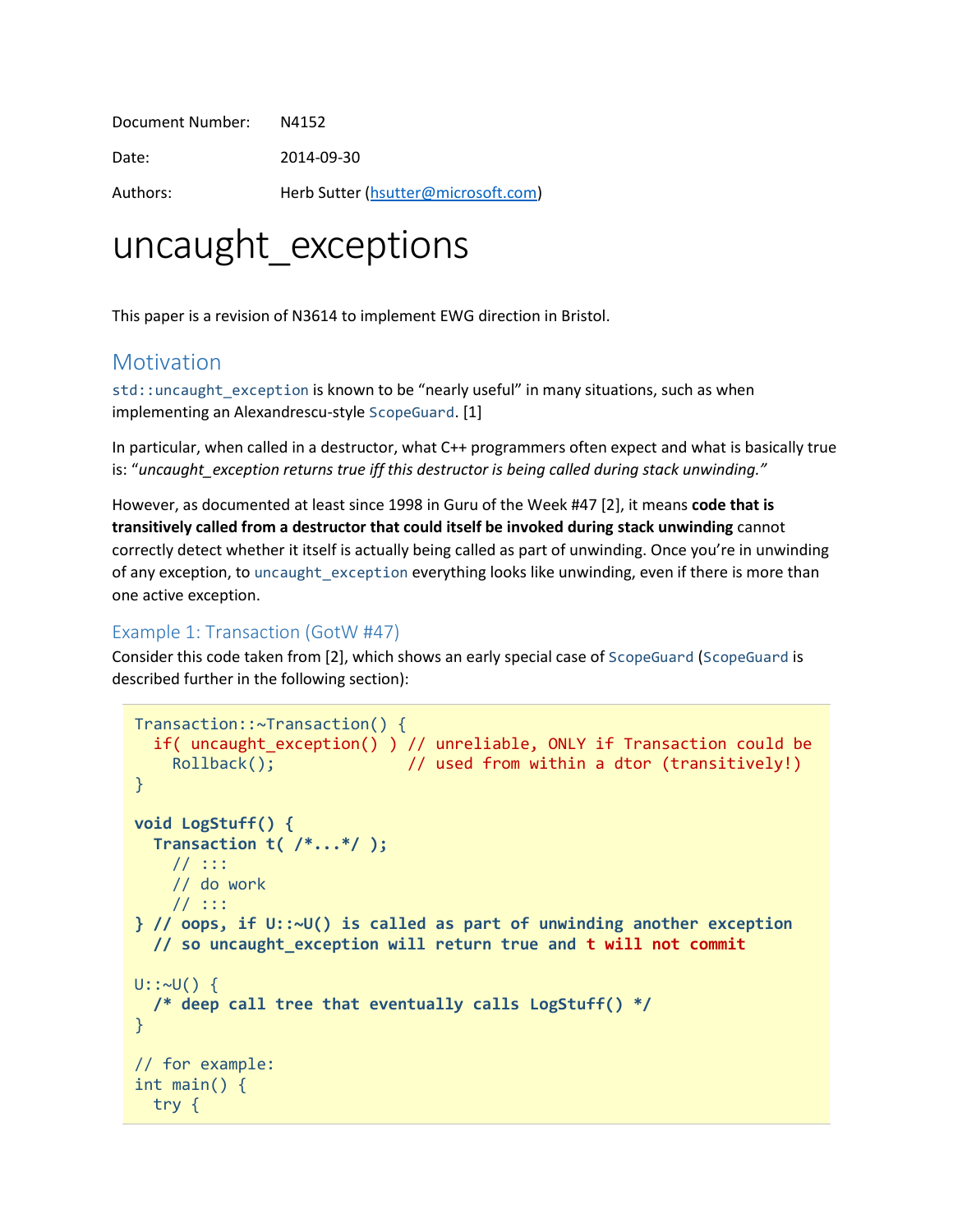```
 U u;
     throw 1;
  } // U::\sim U() invoked here
  catch(...) { } }
}
```
The problem is that, inside ~Transaction, there is no way to tell whether ~Transaction is being called as part of stack unwinding. Asking uncaught exception() will only say whether some unwinding is in progress, which might already have been true, rather than answering whether ~Transaction itself is being called to perform unwinding.

#### Example 2: ScopeGuard

Alexandrescu's ScopeGuard [1, 3] is a major motivating example, where the point is to execute code upon a scope's:

- a) termination in all cases == cleanup à la  $finally;$
- b) successful termination == celebration; or
- c) failure termination == rollback-style compensating "undo" code.

However, currently there is no way to *automatically* distinguish between (b) and (c) in standard C++ without requiring the user to explicitly signal successful scope completion by calling a Dismiss function on the guard object, which makes the technique useful but somewhere between tedious and fragile. Annoyingly, that Dismiss call is also usually right near where the failure recovery code would have been written without ScopeGuard, thus not relieving the programmer of having to think about the placement of success/failure determination and compensating actions shouldn't/should occur.

#### For example, adapted from [1]:

```
void User::AddFriend(User& newFriend)
{
     friends_.push_back(&newFriend);
     ScopeGuard guard([&]{ friends_.pop_back(); });
     :::
     pDB_->AddFriend(GetName(), newFriend.GetName());
     :::
     guard.Dismiss();
}
```
Nevertheless, despite that current drawback, as demonstrated for example in [4], ScopeGuard is known to be useful in practice in C++ programs. See slides 35-44 in the Appendix for additional examples from production code.

ScopeGuard is desirable because it simplifies control flow by allowing "ad-hoc destructors" without having to write a custom type for each recovery action. For example, in the D programming language, which has language support for ScopeGuard in the form of the scope statement, the D standard library uses scope(…) almost as frequently as while.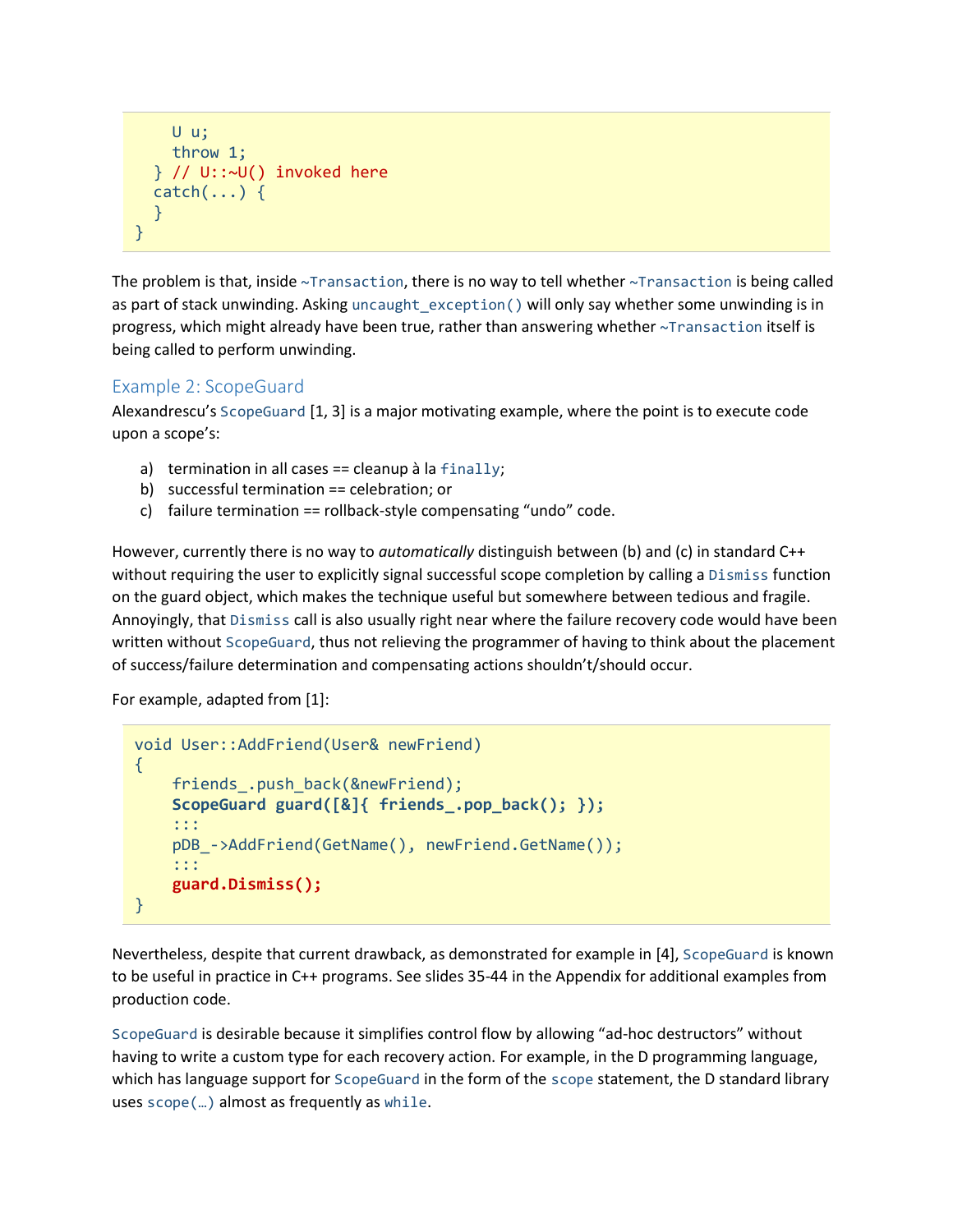We would like to enable ScopeGuard and similar uses to automatically and reliably distinguish between success and failure in standard C++ without requiring the user to explicitly signal success or failure by calling a Dismiss function on the guard object. This makes the technique even more useful and less tedious to write code that is clear and exception-safe. The adapted example from [1] would be:

```
void User::AddFriend(User& newFriend)
{
    friends .push back(&newFriend);
     ScopeGuard guard([&]{ friends_.pop_back(); });
     :::
     pDB_->AddFriend(GetName(), newFriend.GetName());
     :::
    // no need to call guard.Dismiss();
}
```
### Proposal

This paper proposes a simple function that enables the above uses. This paper does not propose adding language support for D-style scope statements, or more general approaches such as suggested in [5].

#### Option 1: bool unwinding\_exception()

The previous version of this paper suggested a function that returned true iff called during stack unwinding. EWG pointed out that this could involve overheads on programs that did not use the feature, because the implementation would have to be ready to answer the query at any time; it might also be an ABI-breaking change in compilers.

Instead, EWG pointed out that having an integer denoting the number of uncaught exceptions was just as useful to implement cases like Transaction and ScopeGuard. Furthermore, Alexandrescu [6] and others point out that this just uses information already present in the major implementations.

Therefore, we do not propose Option 1, favoring instead Option 2 below.

#### Option 2: int uncaught\_exceptions()

This paper proposes a new function **int std::uncaught\_exceptions()** that returns the number of exceptions currently active, meaning thrown or rethrown but not yet handled.

A type that wants to know whether its destructor is being run to unwind this object can query uncaught\_exceptions in its constructor and store the result, then query uncaught\_exceptions again in its destructor; if the result is different, then this destructor is being invoked as part of stack unwinding due to a new exception that was thrown later than the object's construction.

As demonstrated in slides 28-31 of the Appendix [6], this uses information already present in major implementations, where current implementations of ScopeGuard resort to nonportable code that relies on undocumented compiler features to make ScopeGuard "portable in practice" today. This option proposes adding a single new function to expose the information that already present in compilers, so that these uses can be truly portable.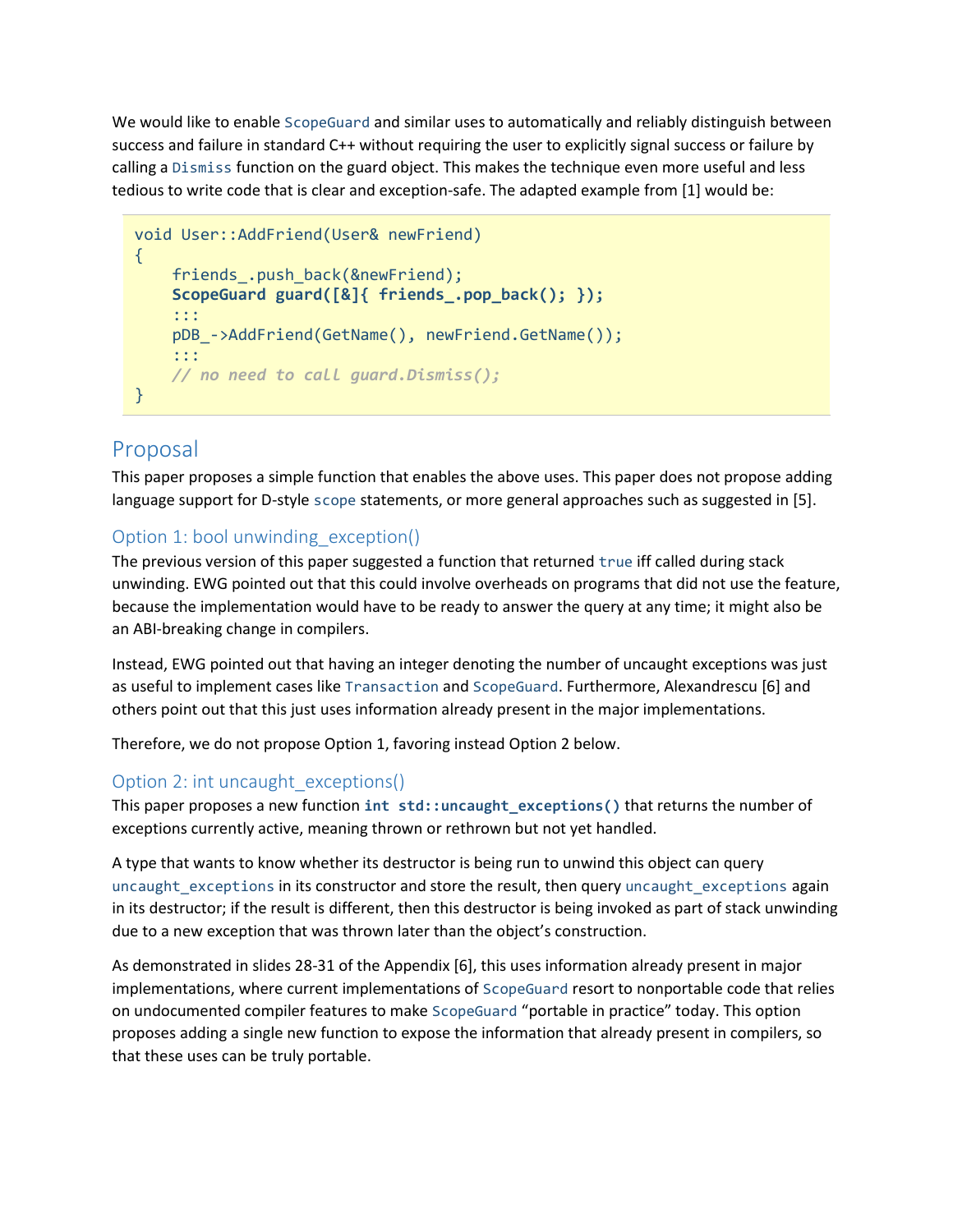### Proposed Wording

In clause 15.5, insert:

#### **15.5.x The std::uncaught\_exceptions() function [except.uncaught-exceptions]**

1 The function int std:: uncaught exceptions() returns the number of exception objects that have been initialized and thrown or rethrown (15.1) but for which no handler has been activated (15.3, 18.8.4).

### Acknowledgments

Thanks to Andrei Alexandrescu for prompting this paper and providing examples.

#### References

[1] A. Alexandrescu. "[Change the Way You Write Exception-Safe Code](http://www.drdobbs.com/cpp/generic-change-the-way-you-write-excepti/184403758) – Forever" (*Dr. Dobb's*, December 2000).

- [2] H. Sutter. ["Guru of the Week #47: Uncaught Exceptions"](http://www.gotw.ca/gotw/047.htm) (November 1998).
- [3] A. Alexandrescu. "[Three Unlikely Successful Features of D](http://ecn.channel9.msdn.com/events/LangNEXT2012/AndreiLangNext.pdf)" [\(video\)](http://channel9.msdn.com/Events/Lang-NEXT/Lang-NEXT-2012/Three-Unlikely-Successful-Features-of-D) (*Lang.NEXT*, April 2012).
- [4] K. Rudolph et al. ["Does ScopeGuard use really lead to better code?"](http://stackoverflow.com/questions/48647/does-scopeguard-use-really-lead-to-better-code) (StackOverflow, September 2008).
- [5] V. Voutilainen. "Accessing cur[rent exception during unwinding](http://open-std.org/JTC1/SC22/WG21/docs/papers/2009/n2952.html)" (N2952, September 2009).
- [6] A. Alexandrescu, "Declarative Control Flow" (*C++ and Beyond*, Stuttgart, Germany, September 2014).

### Appendix: [6]

The following is a copy of the handouts of [6], reproduced with permission. In particular, notice in slides 28-31 how the absence of a portable way to get the number of currently active exceptions causes at least some developers to resort to undocumented features that are already present in the major compilers. This proposal is to provide access to this information that already exists in implementations.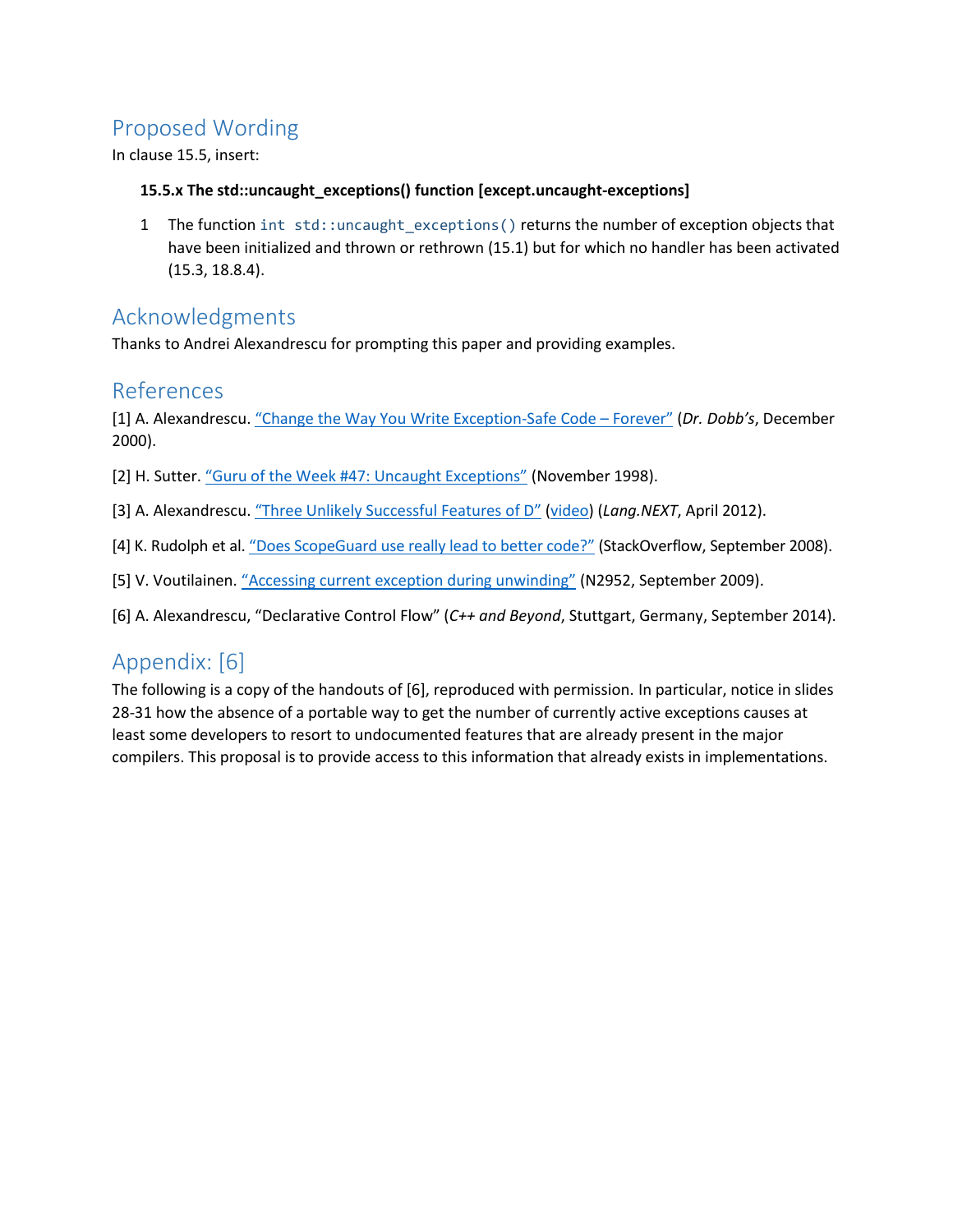

- Motivation
- Implementation
- Use cases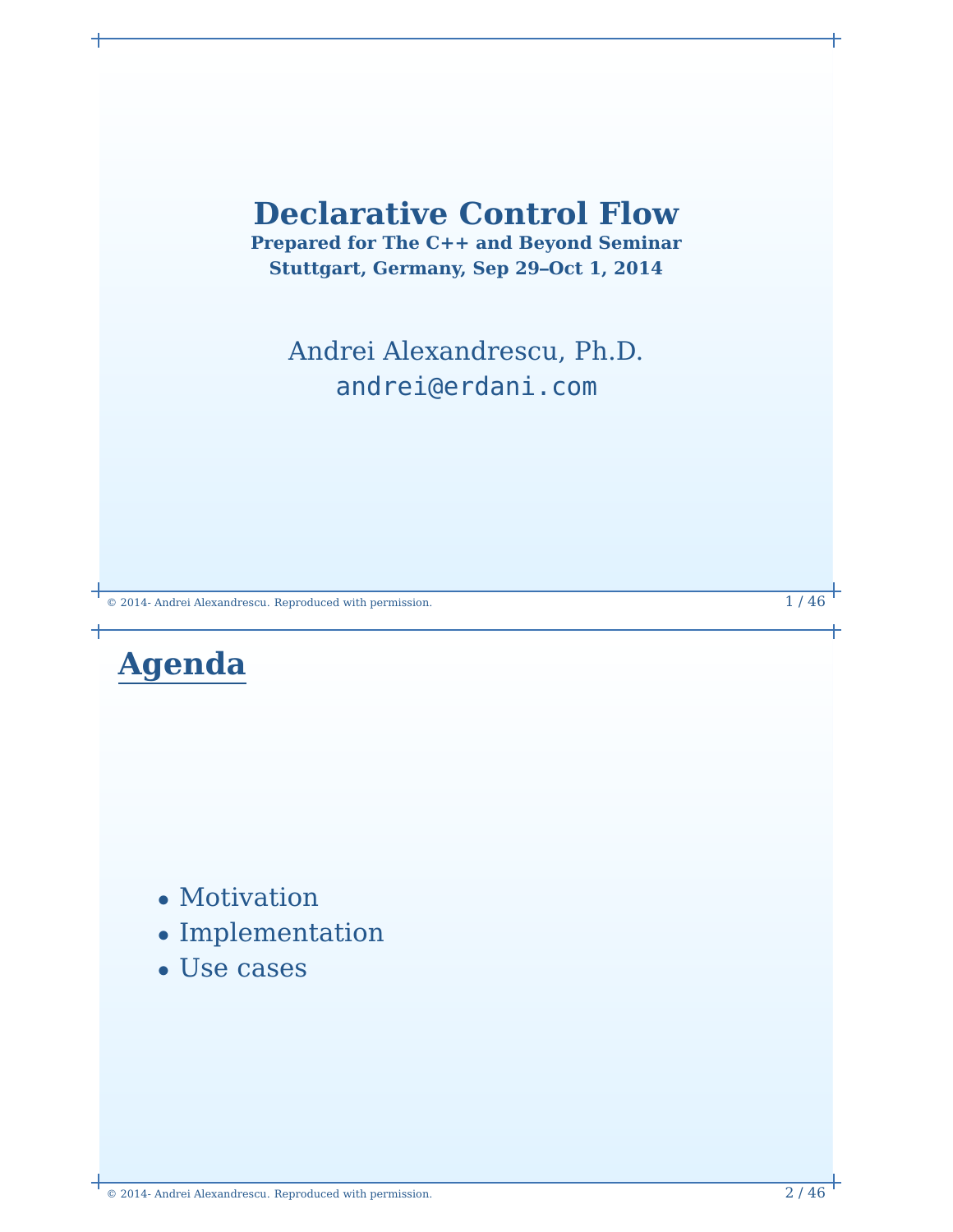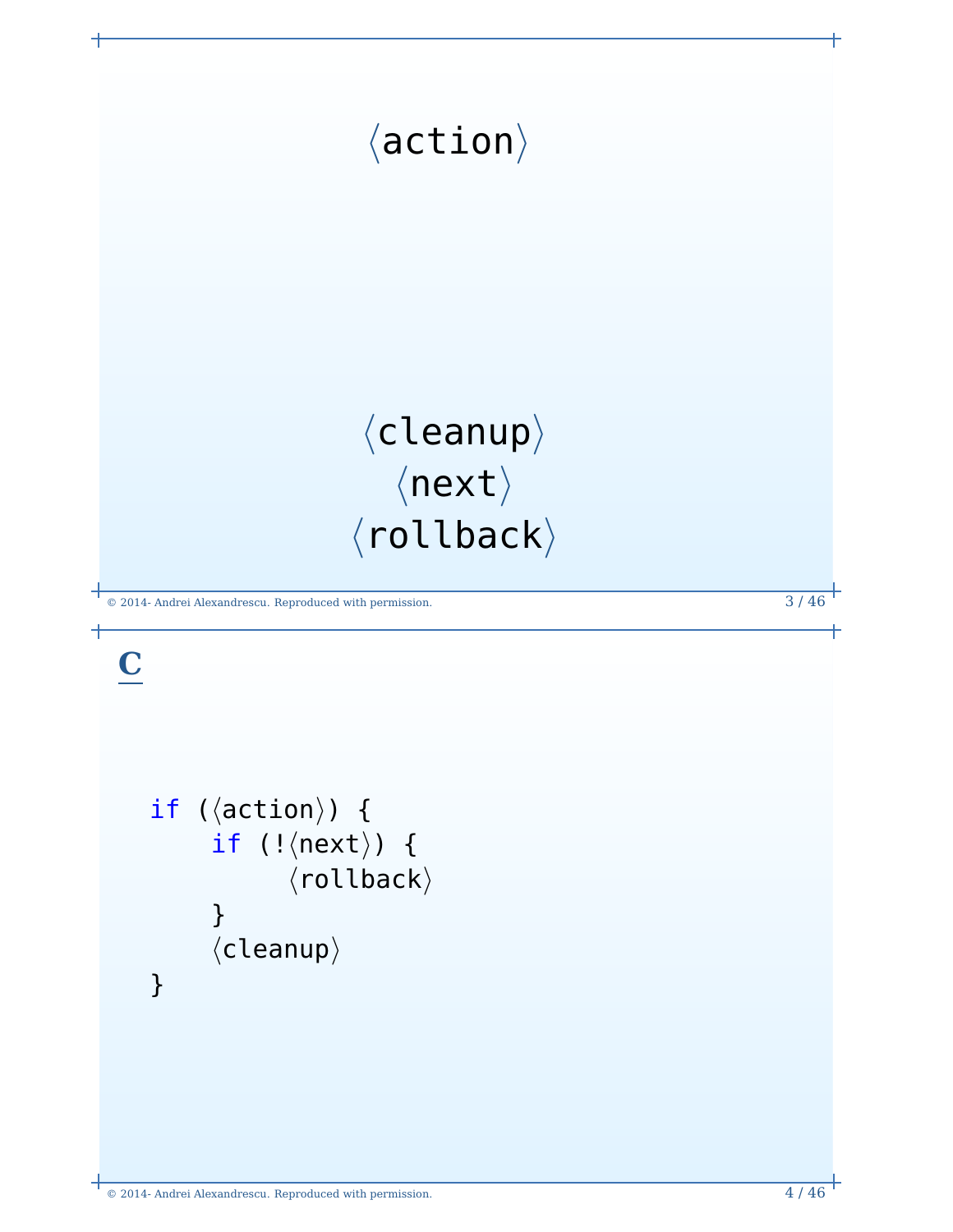# **C++**

```
© 2014- Andrei Alexandrescu. Reproduced with permission. 5 / 46
    class RAII {
         RAII() { \langle action\rangle }
         \simRAII() { \langle cleanup\rangle }
    };
    ...
   RAII raii;
   try {
         \langlenext\rangle} catch (...) {
          \langlerollback\ranglethrow;
    }
```
# **Java, C#**

```
\langleaction\rangletry {
     \langlenext\rangle} catch (Exception e) {
      \langlerollback\ranglethrow e;
} finally {
      \langlecleanup\rangle}
```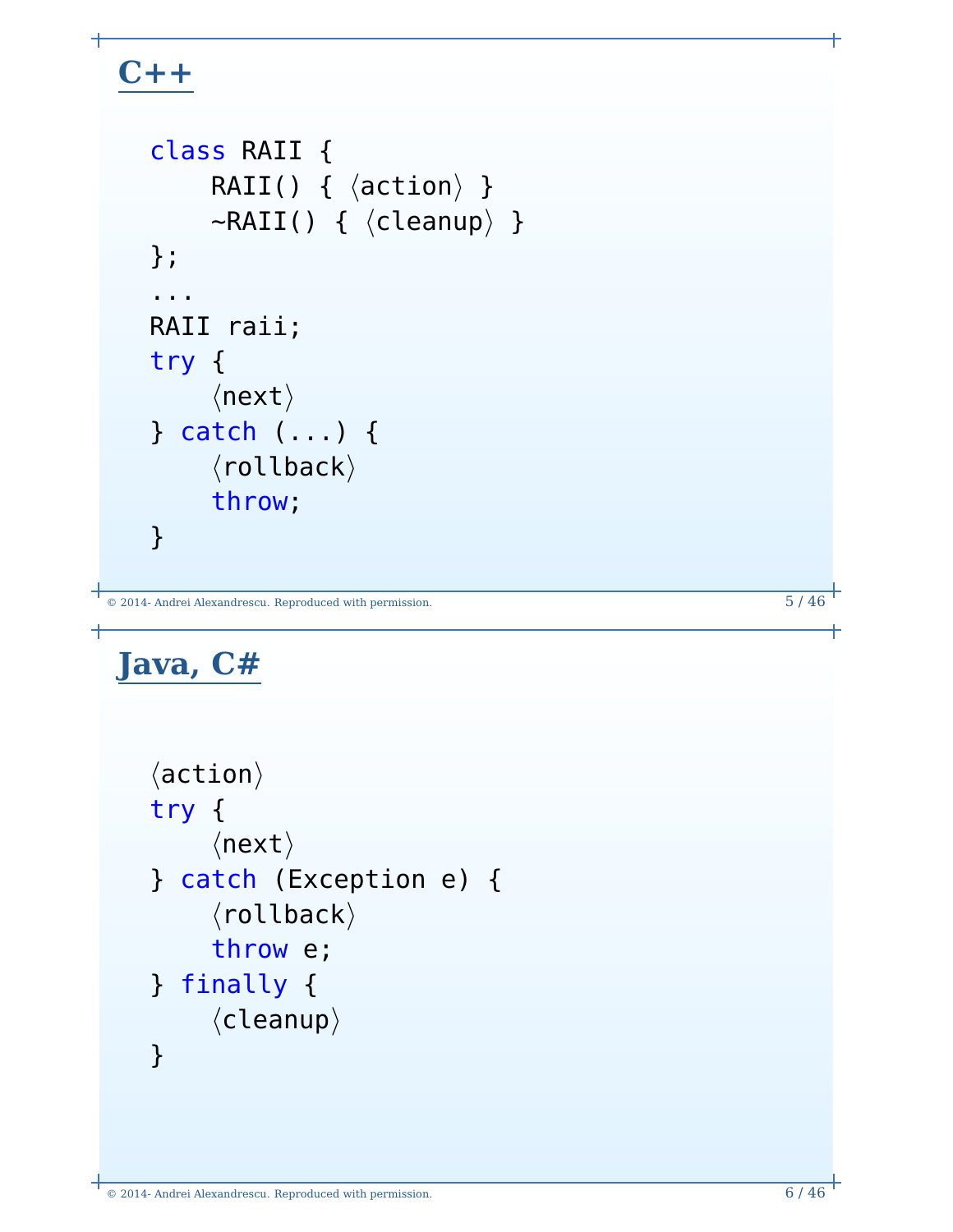# **Go**

```
result, error := \langle \text{action} \rangleif error != nil {
       defer \langle cleanup \rangleif \vert \langlenext\rangle\langlerollback\rangle}
```
© 2014- Andrei Alexandrescu. Reproduced with permission. 7 / 46

# Composition

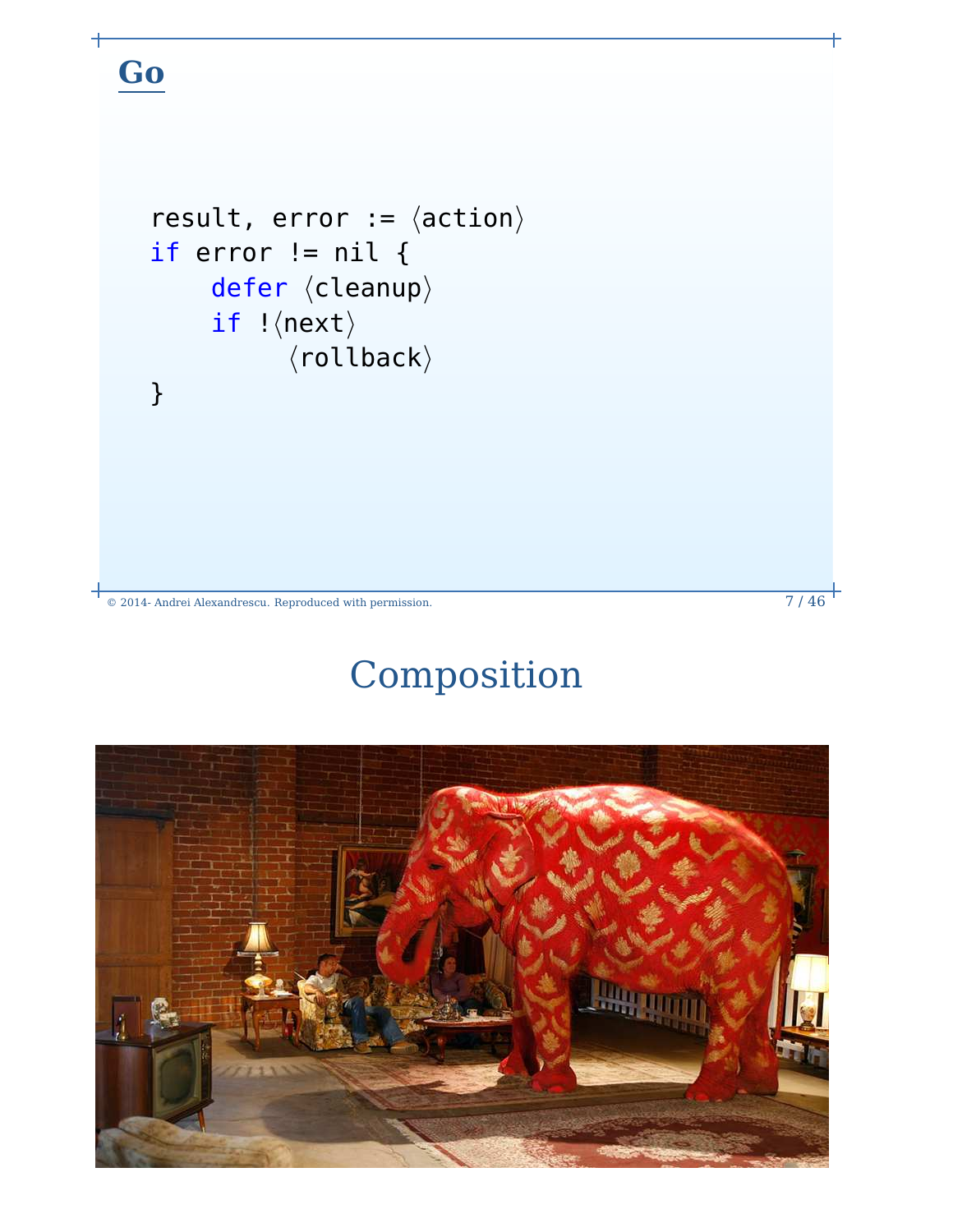# **C**

```
if (\langleaction<sub>1</sub>\rangle) {
          if (\langleaction<sub>2</sub>\rangle) {
                       if (!\langlenext<sub>2</sub>\rangle) {
                                \langlerollback_2\rangle\langlerollback<sub>1</sub>\rangle}
                       \langlecleanup<sub>2</sub>)
          } else {
                       \langlerollback<sub>1</sub>\rangle}
          \langlecleanup<sub>1</sub>)
}
```

```
© 2014- Andrei Alexandrescu. Reproduced with permission. 9 / 46
```
# **C (Pros Only)**

```
if (!\langleaction<sub>1</sub>\rangle) {
         goto done;
}
if (!\langleaction<sub>2</sub>\rangle) {
        goto r1;
}
if (!\langlenext<sub>2</sub>\rangle) {
             goto r2;
}
\langlecleanup<sub>2</sub>\ranglegoto c1;
r2: \langlerollback<sub>2</sub>\rangle\langlecleanup<sub>2</sub>\rangler1: \langlerollback<sub>1</sub>\ranglec1: \langlecleanup<sub>1</sub>\rangledone: ;
```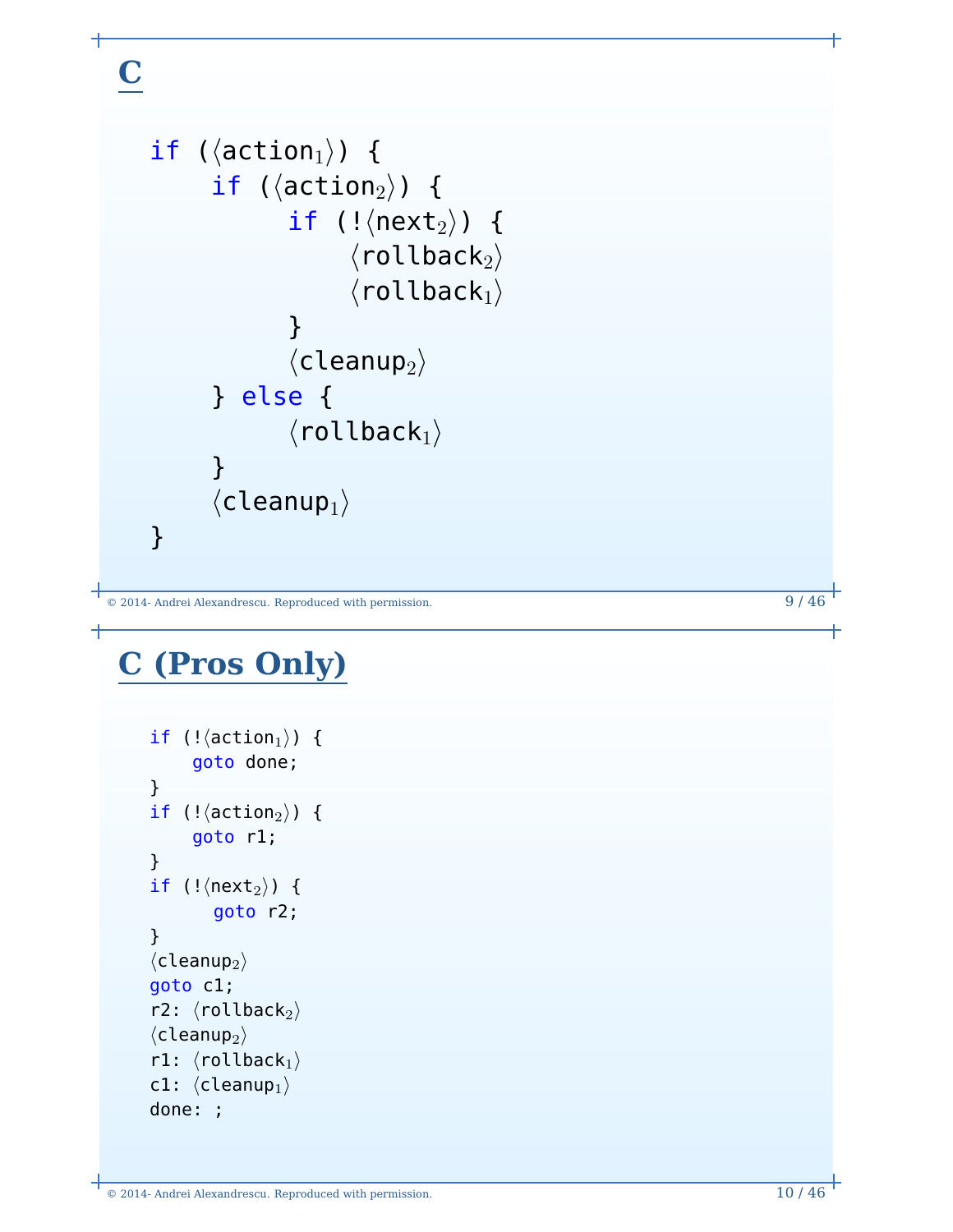# **C++**

```
class RAII1 {
       RAII1() { \langle action<sub>1</sub>\rangle }
       \simRAII1() { \langle cleanup<sub>1</sub>} }
};
class RAII2 {
       RAII2() { \langle action<sub>2</sub>\rangle }
       \negRAII2() { \langle cleanup<sub>2</sub>\rangle }
};
...
```
© 2014- Andrei Alexandrescu. Reproduced with permission. 11 / 46

# **C++**

```
RAII1 raii1;
try {
      RAII2 raii2;
       try {
               \langlenext<sub>2</sub>\rangle} catch (...) {
               \langlerollback<sub>2</sub>\ranglethrow;
       }
} catch (...) {
      \langlerollback<sub>1</sub>\ranglethrow;
}
```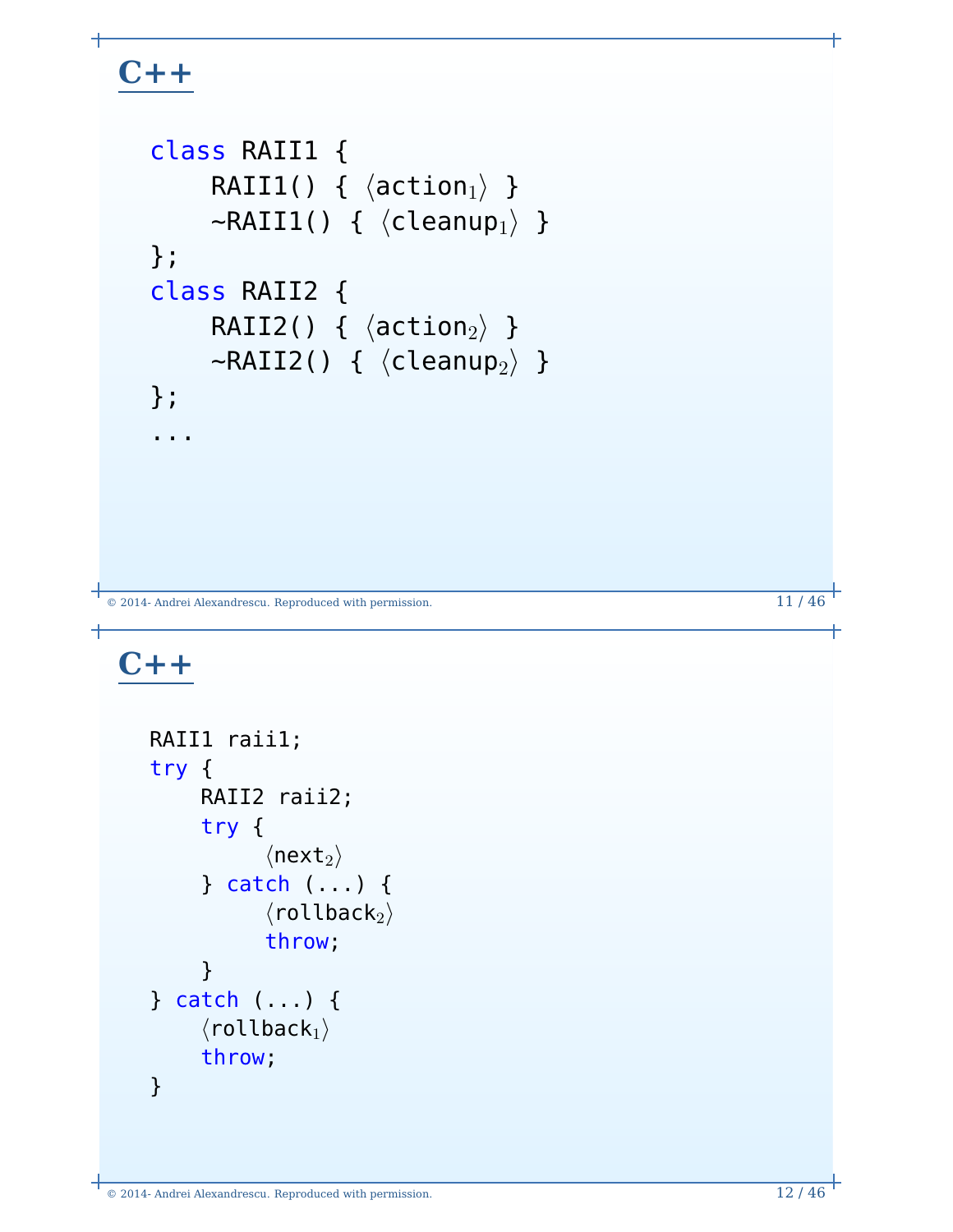# **Java, C#**

```
\langleaction<sub>1</sub>\rangletry {
        \langleaction<sub>2</sub>\rangletry {
                  \langlenext<sub>2</sub>\rangle} catch (Exception e) {
                  \langlerollback<sub>2</sub>\ranglethrow e;
        } finally {
                  \langlecleanup<sub>2</sub>\rangle}
} catch (Exception e) {
       \langlerollback_1\ranglethrow e;
} finally {
        \langlecleanup<sub>1</sub>\rangle}
```

```
© 2014- Andrei Alexandrescu. Reproduced with permission. 13 / 46
```
# **Go**

```
result1, error := \langle \arctan_1 \rangleif error != nil {
       defer \langlecleanup<sub>1</sub>\rangleresult2, error := \langle \arctan_2 \rangleif error != nil {
                defer \langlecleanup<sub>2</sub>\rangleif \vert (next<sub>2</sub>)
                       \langlerollback_2\rangle} else {
                \langlerollback<sub>2</sub>\rangle}
}
```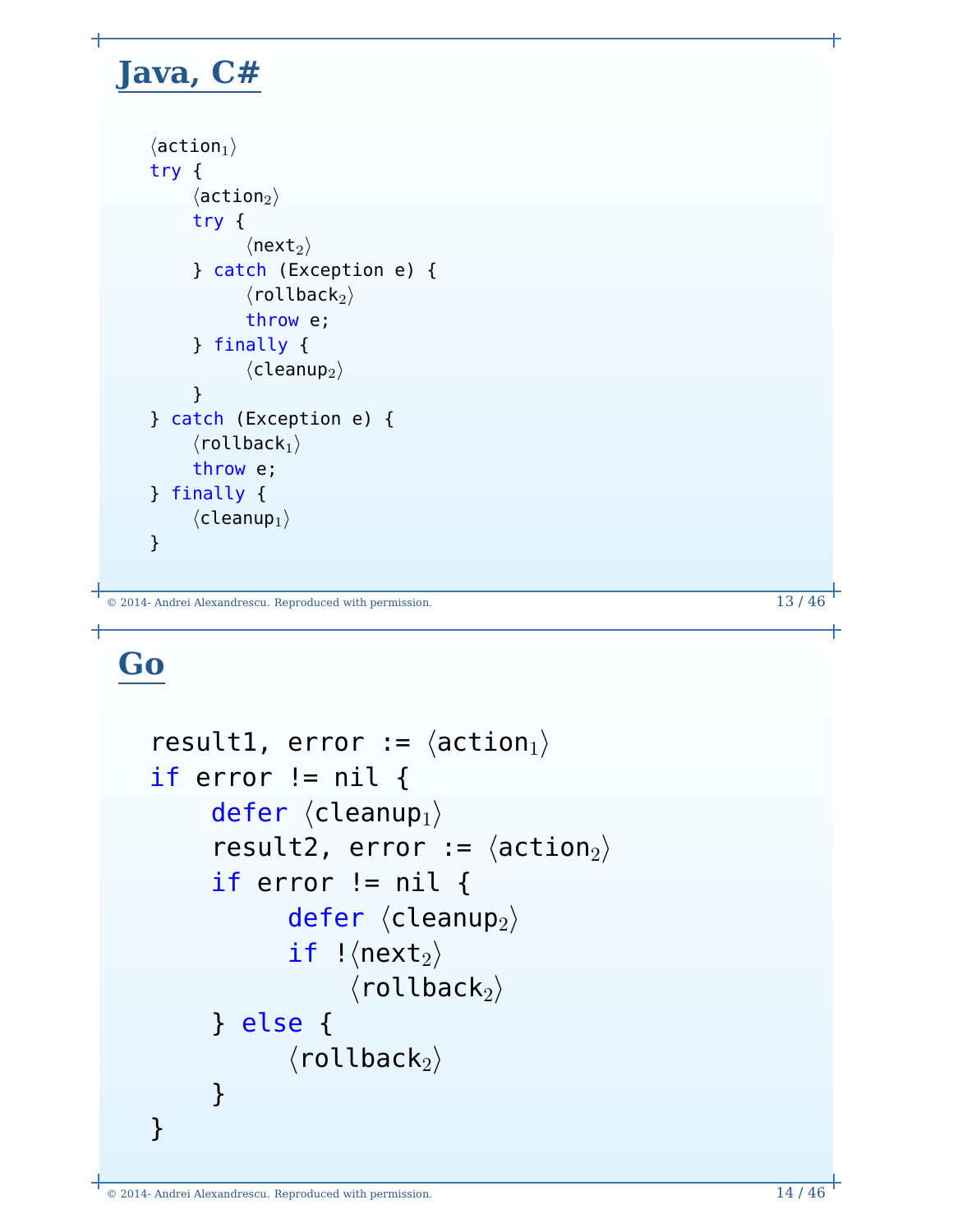# Explicit Control Flow = Fail

© 2014- Andrei Alexandrescu. Reproduced with permission. 15 / 46

# **Declarative Programming**

- Focus on stating needed accomplishments
- As opposed to describing steps
- Control flow typically minimal/absent
- Execution is implicit, not explicit
- Examples: SQL, regex, make, config,. . .
- Let's take a page from their book!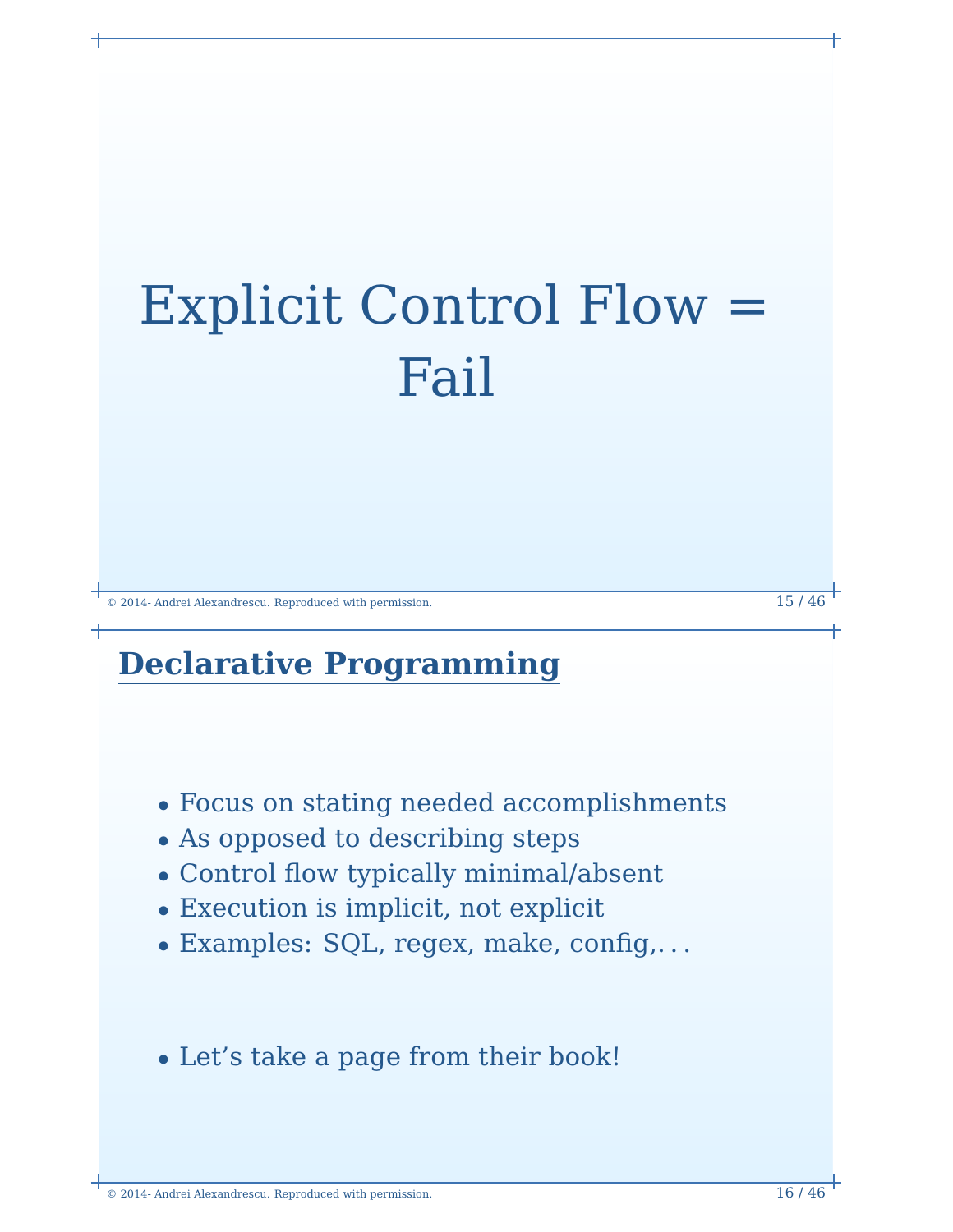**According to Seinfeld**

# Declarative: airplane ticket Imperative: what the pilot does

© 2014- Andrei Alexandrescu. Reproduced with permission. 17 / 46

# **Surprising Insight**

- Consider bona fide RAII with destructors:
- $\checkmark$  States needed accomplishment?
- $\checkmark$  Implicit execution?
- $\checkmark$  Control flow minimal?
	- RAII is declarative programming!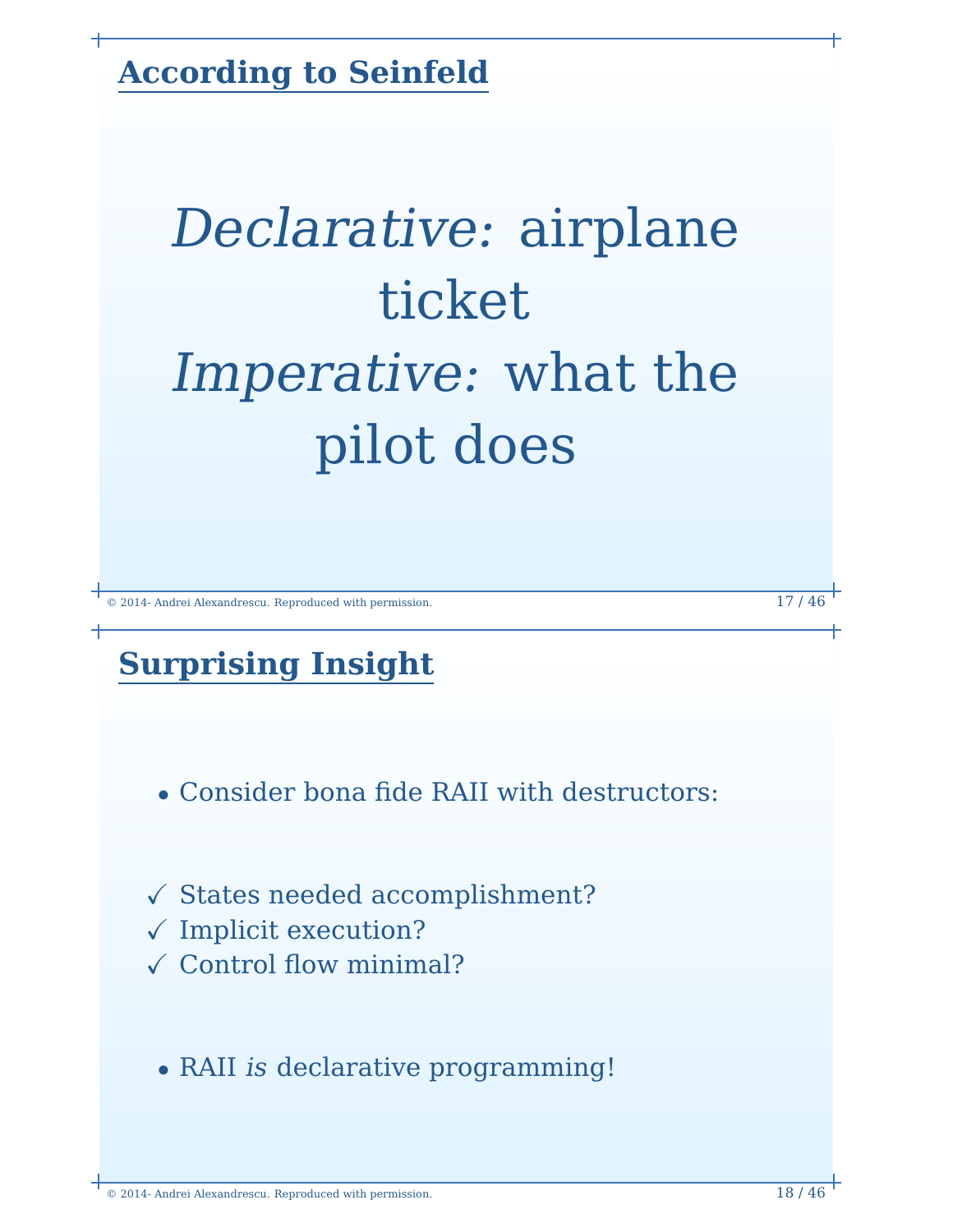

- Also declarative
- Less syntactic baggage than cdtors
- Flow is "automated" through placement
- Macro SCOPE\_EXIT raises it to pseudo-statement status

 $\degree$  2014- Andrei Alexandrescu. Reproduced with permission. 19 / 46

### **Pseudo-Statement (C&B 2012 recap!)**

```
namespace detail {
   enum class ScopeGuardOnExit {};
   template <typename Fun>
   ScopeGuard<Fun>
   operator+(ScopeGuardOnExit, Fun&& fn) {
      return ScopeGuard<Fun>(std::forward<Fun>(fn));
   }
}
#define SCOPE_EXIT \
   auto ANONYMOUS_VARIABLE(SCOPE_EXIT_STATE) \
   = ::detail::ScopeGuardOnExit() + [&]()
```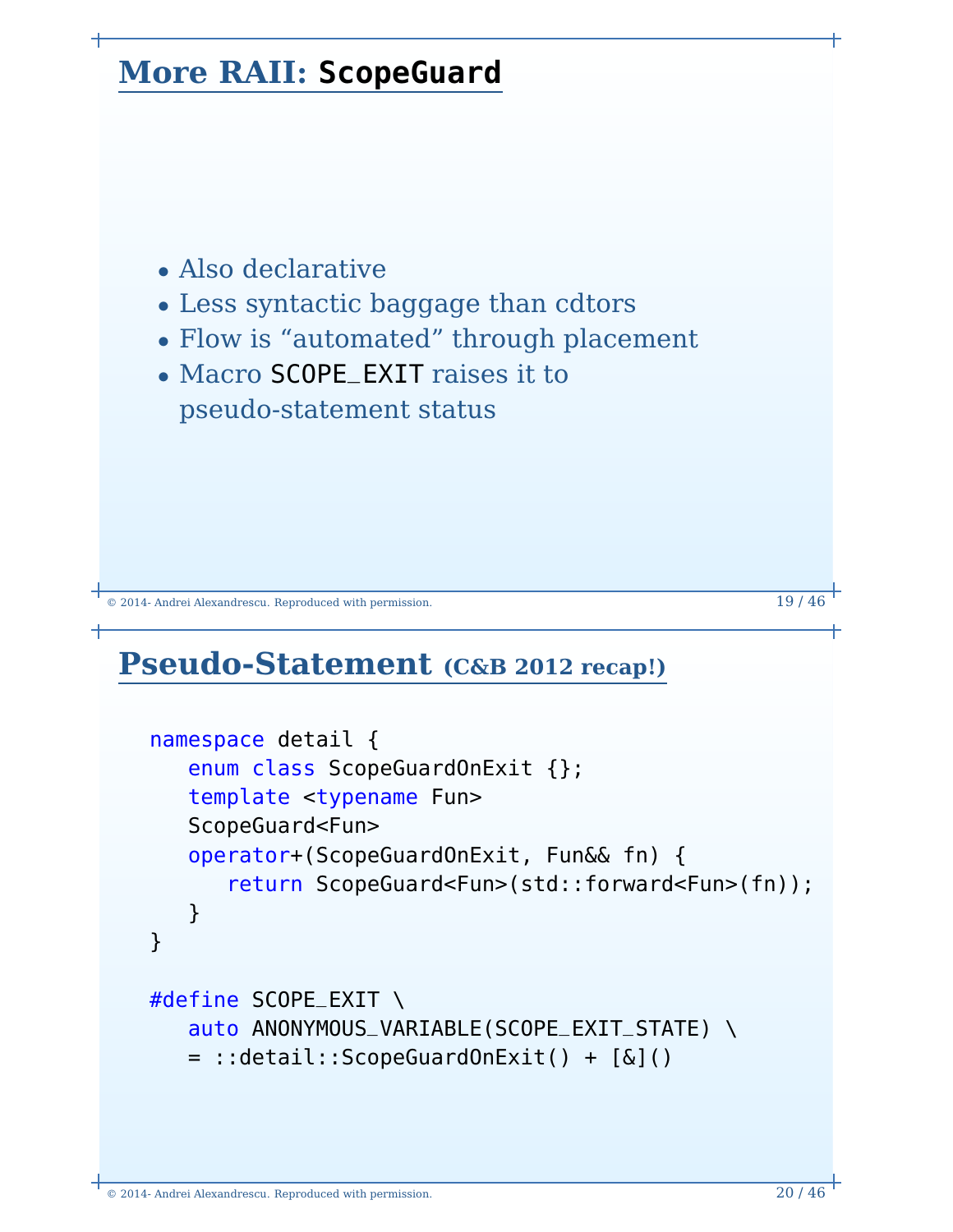### **Preprocessor Trick (C&B 2012 recap!)**

#define CONCATENATE\_IMPL(s1, s2) s1##s2 #define CONCATENATE(s1, s2) CONCATENATE\_IMPL(s1, s2) #ifdef \_\_COUNTER\_\_ #define ANONYMOUS\_VARIABLE(str) \ CONCATENATE(str, \_\_COUNTER\_\_) #else #define ANONYMOUS\_VARIABLE(str) \ CONCATENATE(str, \_\_LINE\_\_) #endif

```
\degree 2014- Andrei Alexandrescu. Reproduced with permission. 21 / 46
```
### **Use (C&B 2012 recap!)**

```
void fun() {
    char name[] = "/tmp/deleteme.XXXXXX";
    auto fd = mkstemp(name);
    SCOPE_EXIT { fclose(fd); unlink(name); };
    auto buf = malloc(1024 * 1024);
    SCOPE_EXIT { free(buf); };
    ... use fd and buf ...
 }
(if no ";" after lambda, error message is meh)
```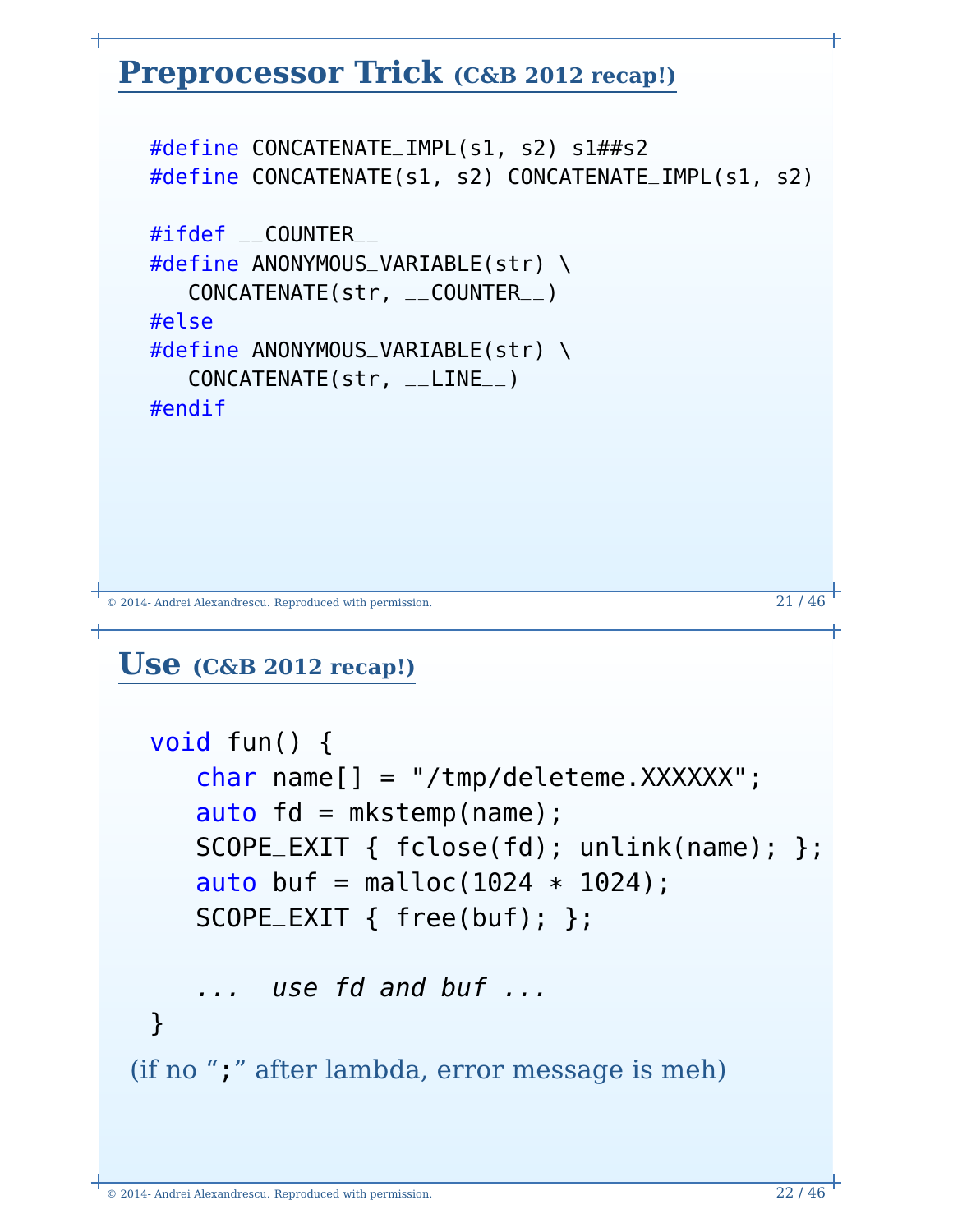# **Painfully Close to Ideal!**

```
\langleaction<sub>1</sub>\rangleSCOPE_EXIT { \langle cleanup<sub>1</sub>} };
SCOPE_FAIL { \langlerollback<sub>1</sub>} }; // nope
\langleaction<sub>2</sub>\rangleSCOPE_EXIT { \langle cleanup<sub>2</sub>\rangle };
SCOPE_FAIL { \langlerollback<sub>2</sub>} }; // nope
\langlenext<sub>2</sub>\rangle
```
• Note: slide plagiated from C&B 2012

© 2014- Andrei Alexandrescu. Reproduced with permission. 23 / 46

# **One more for completeness**

```
\langleaction\rangleSCOPE_SUCCESS { \langle celebrate\rangle };
\langlenext\rangle
```
- Powerful flow-declarative trifecta!
- Do not specify flow
- Instead declare circumstances and goals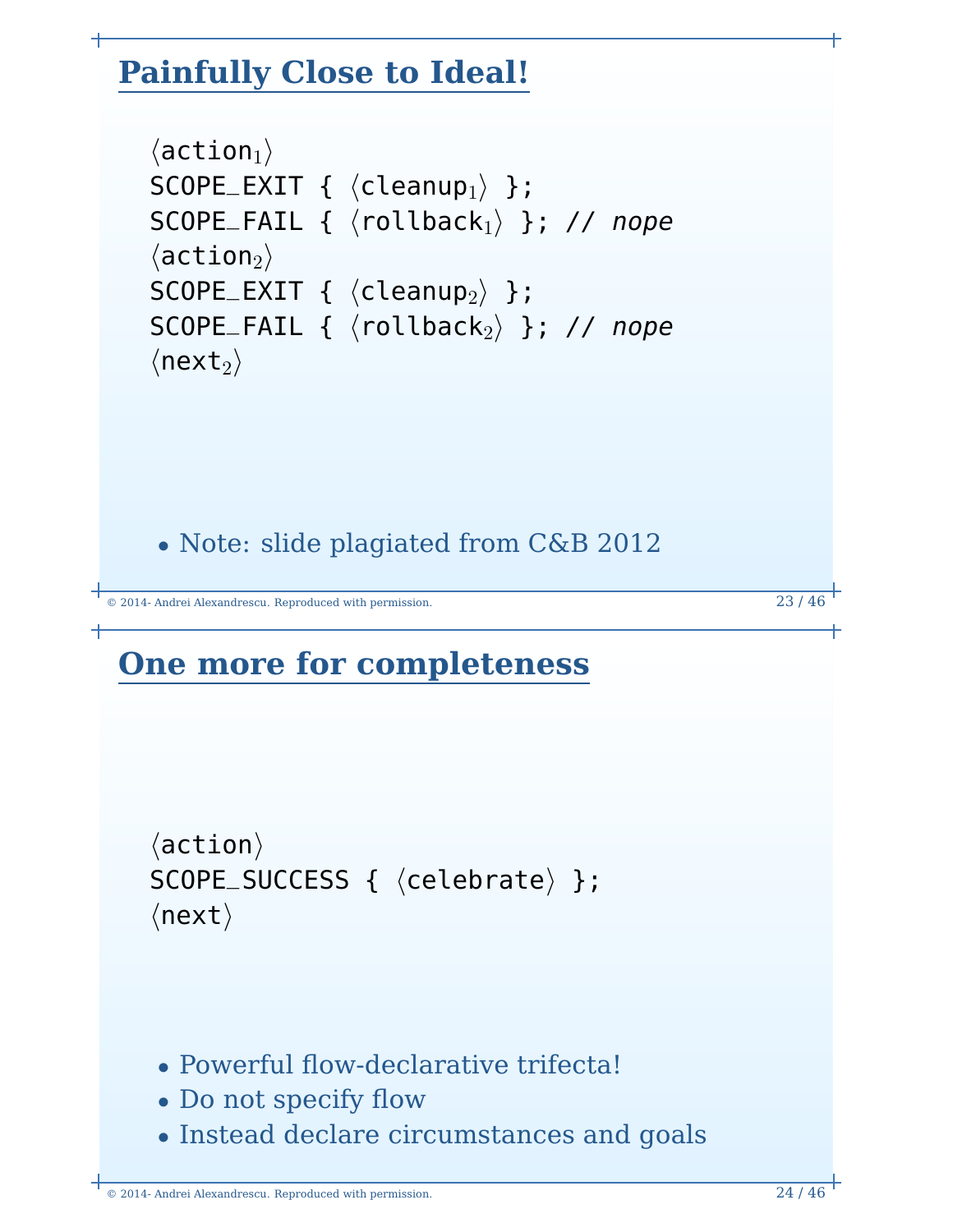# Can be implemented today on ALL major compilers

© 2014- Andrei Alexandrescu. Reproduced with permission. 25 / 46

# May become 100% portable:

<http://isocpp.org/files/papers/N3614.pdf>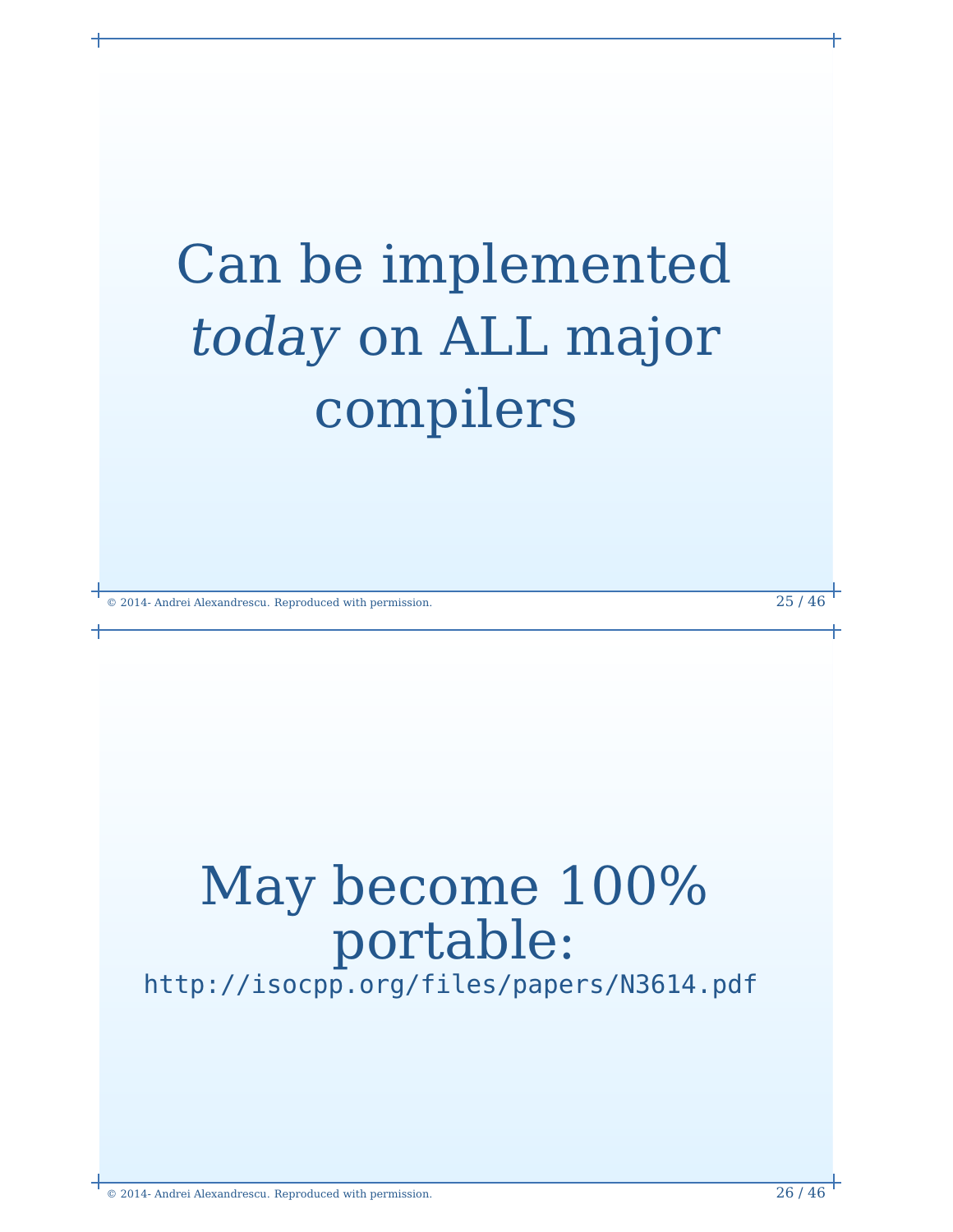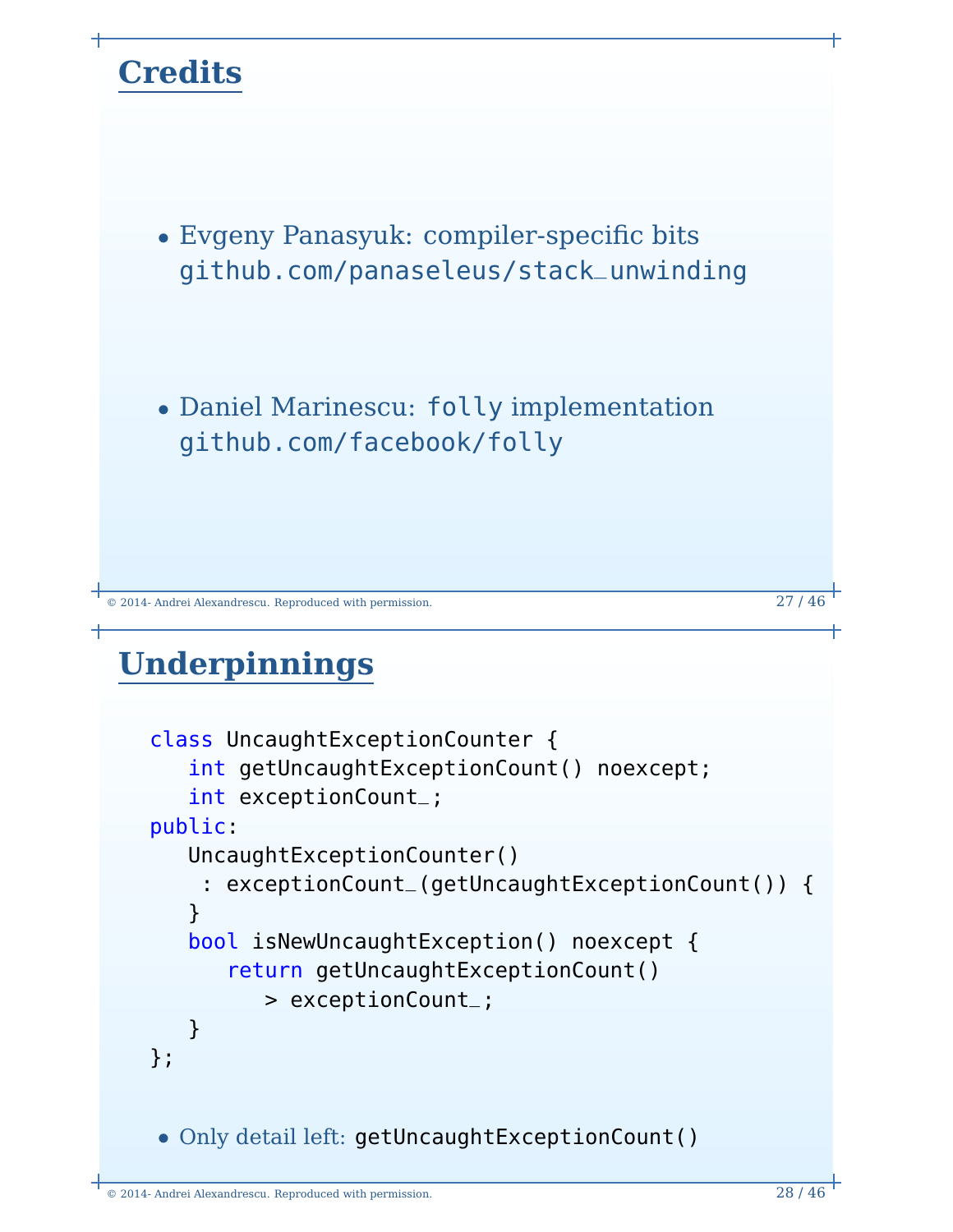# **gcc/clang**

```
inline int UncaughtExceptionCounter::
getUncaughtExceptionCount() noexcept {
   // __cxa_get_globals returns a __cxa_eh_globals*
   // (defined in unwind-cxx.h).
   // The offset below returns
   // __cxa_eh_globals::uncaughtExceptions.
   return *(reinterpret_cast<int*>(
      static_cast<char*>(
         static_cast<void*>(
            _{--}cxxabiv1::_{--}cxa_{-}get_{-}globals()))
               + sizeof(void*)));
}
```

```
© 2014- Andrei Alexandrescu. Reproduced with permission. 29 / 46
```
## **gcc/clang**

```
namespace __cxxabiv1 {
  // defined in unwind-cxx.h from from libstdc++
   struct __cxa_eh_globals;
   // declared in cxxabi.h from libstdc++-v3
   extern "C"
   __cxa_eh_globals*
__cxa_get_globals() noexcept;
}
```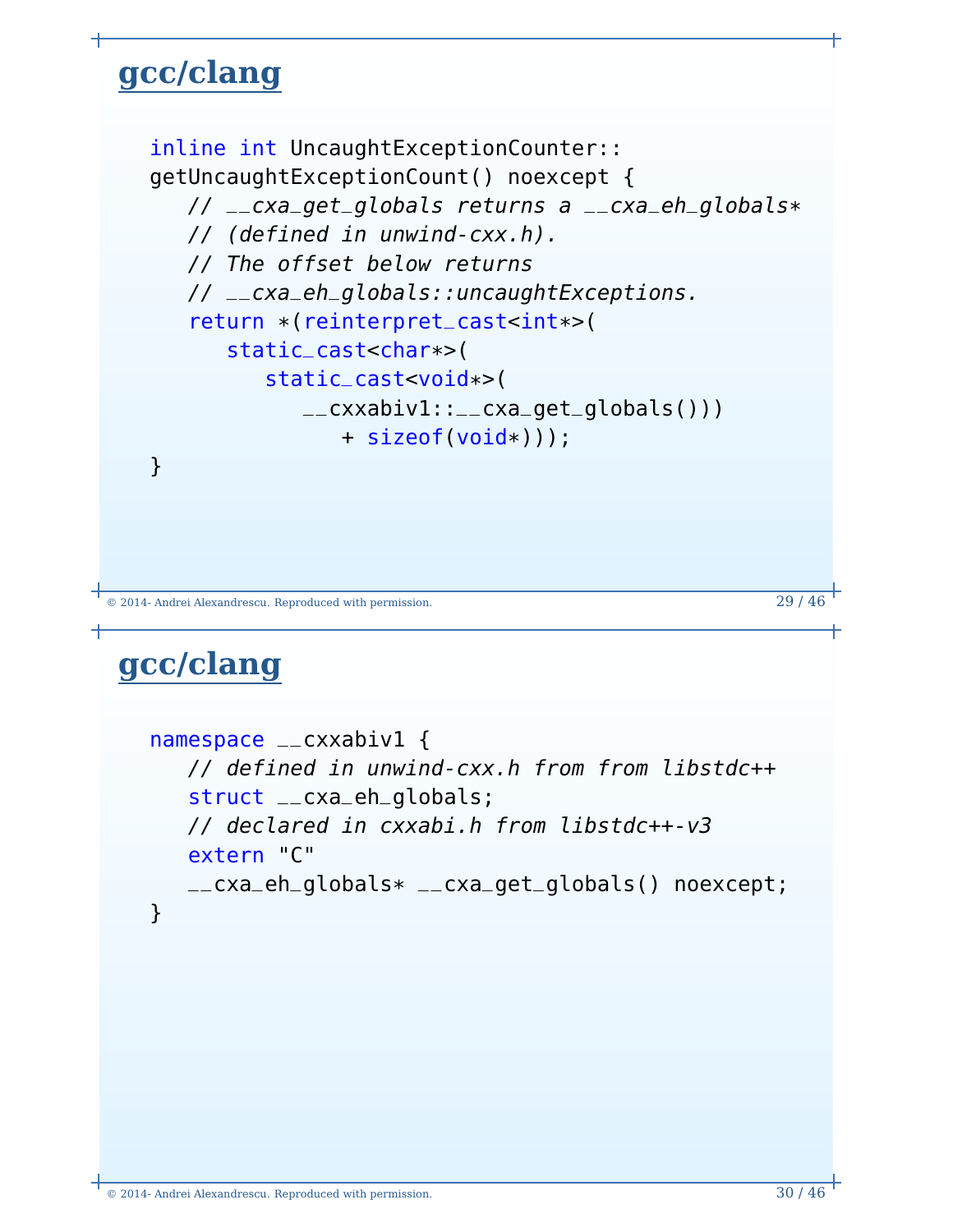# **MSVC 8.0+**

```
struct _tiddata;
extern "C" _tiddata* _getptd();
inline int UncaughtExceptionCounter::
getUncaughtExceptionCount() noexcept {
   // _getptd() returns a _tiddata*
   // (defined in mtdll.h).
  // The offset below returns
   // _tiddata::_ProcessingThrow.
   return *(reinterpret_cast<int*>(static_cast<char*>(
         static_cast<void*>(_getptd()))
            + sizeof(void*) * 28 + 0x4 * 8));
}
```

```
© 2014- Andrei Alexandrescu. Reproduced with permission. 31 / 46
```
# **Layering**

```
template <typename FunctionType, bool executeOnException>
class ScopeGuardForNewException {
   FunctionType function_;
  UncaughtExceptionCounter ec_;
public:
   explicit ScopeGuardForNewException(const FunctionType& fn)
         : function_(fn) {
   }
   explicit ScopeGuardForNewException(FunctionType&& fn)
         : function_(std::move(fn)) {
   }
   ~ScopeGuardForNewException() noexcept(executeOnException) {
      if (executeOnException == ec.isNewUncaughtException()) {
         function_();
      }
   }
};
```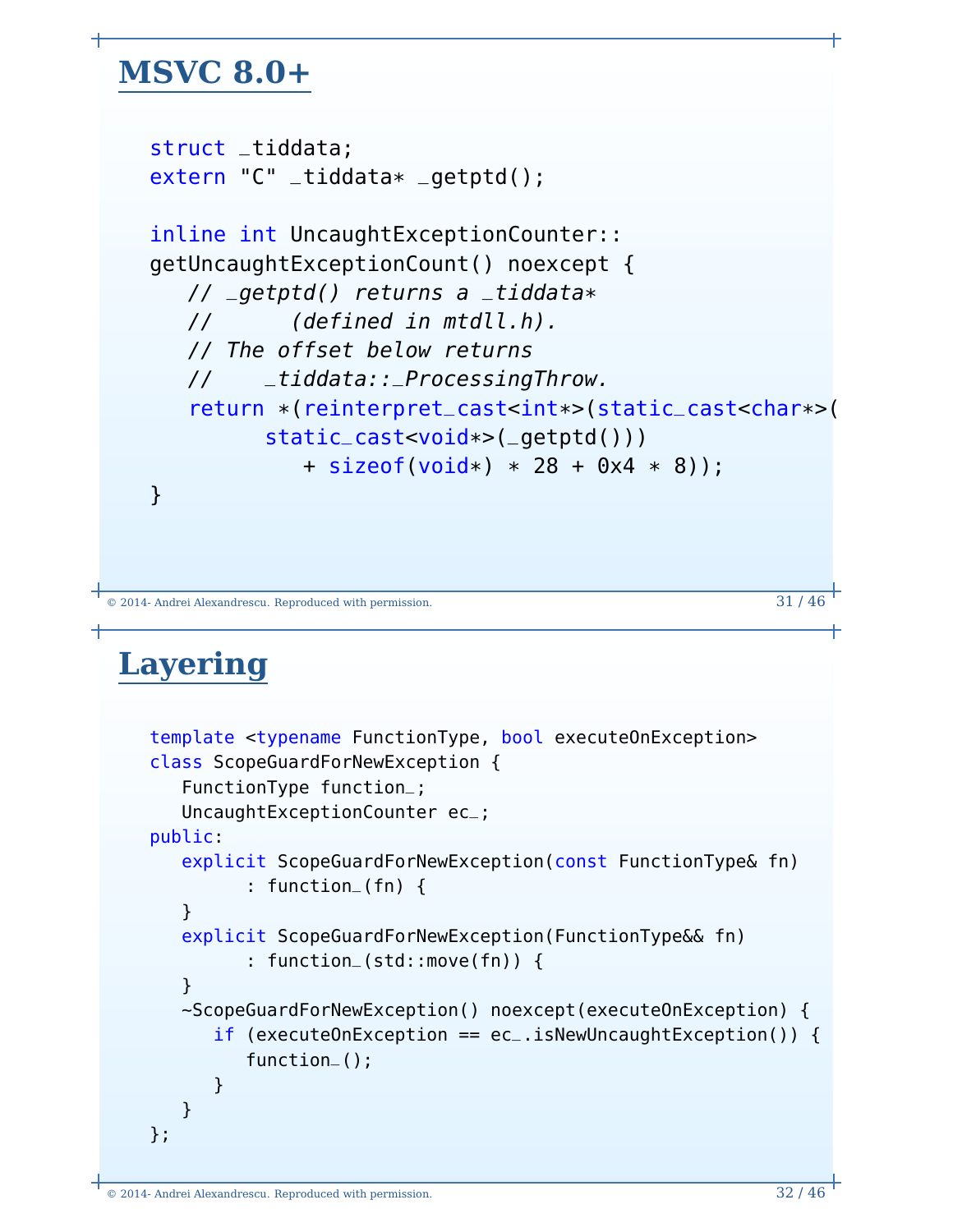### **Icing** enum class ScopeGuardOnFail {}; template <typename FunctionType> ScopeGuardForNewException< typename std::decay<FunctionType>::type, true> operator+(detail::ScopeGuardOnFail, FunctionType&& fn) { return ScopeGuardForNewException< typename std::decay<FunctionType>::type, true>( std::forward<FunctionType>(fn)); }

```
© 2014- Andrei Alexandrescu. Reproduced with permission. 33 / 46
```
# **Cake Candles**

```
enum class ScopeGuardOnSuccess {};
template <typename FunctionType>
ScopeGuardForNewException<
   typename std::decay<FunctionType>::type, false>
operator+(detail::ScopeGuardOnSuccess, FunctionType&& fn) {
   return
      ScopeGuardForNewException<
            typename std::decay<FunctionType>::type, false>(
         std::forward<FunctionType>(fn));
}
```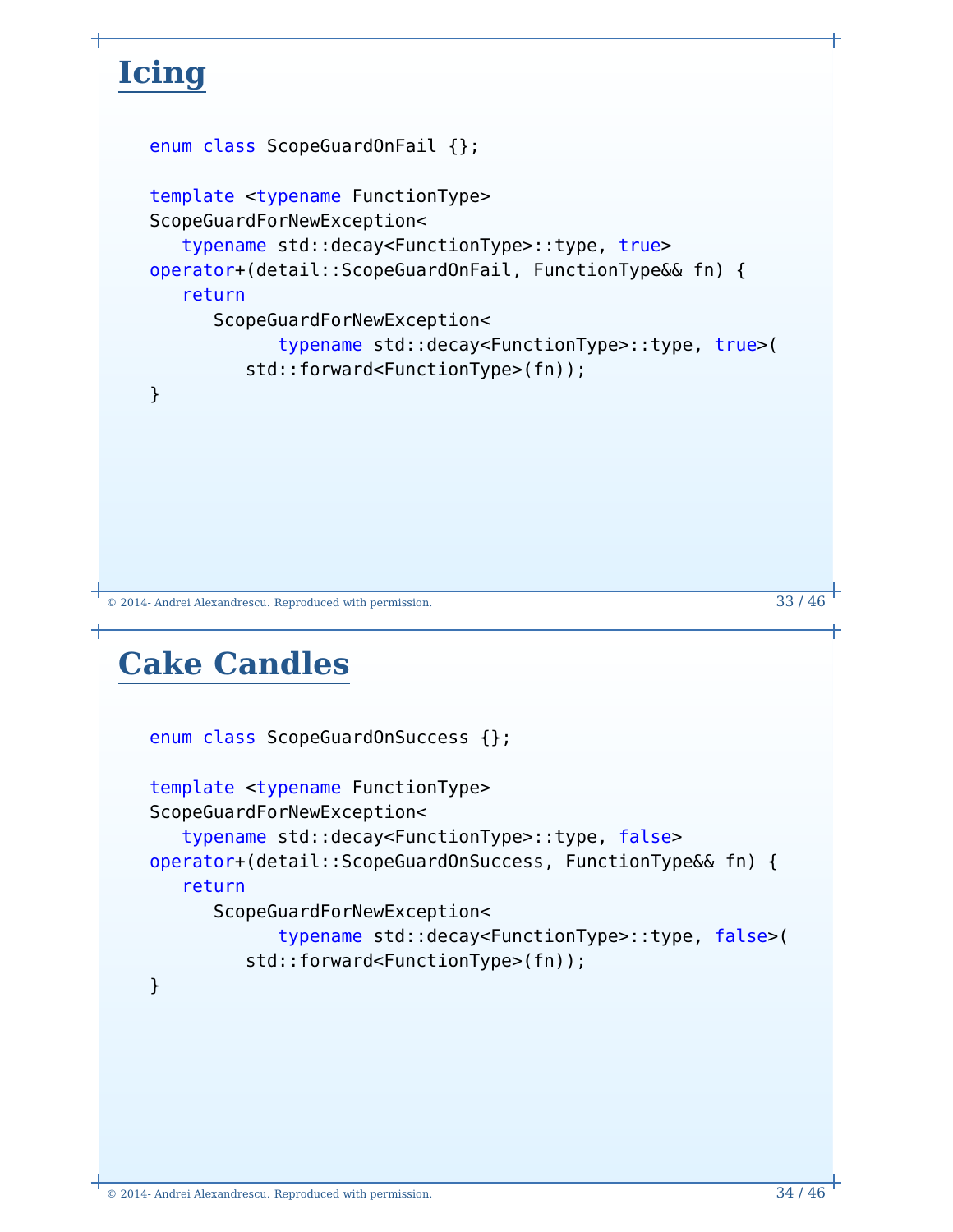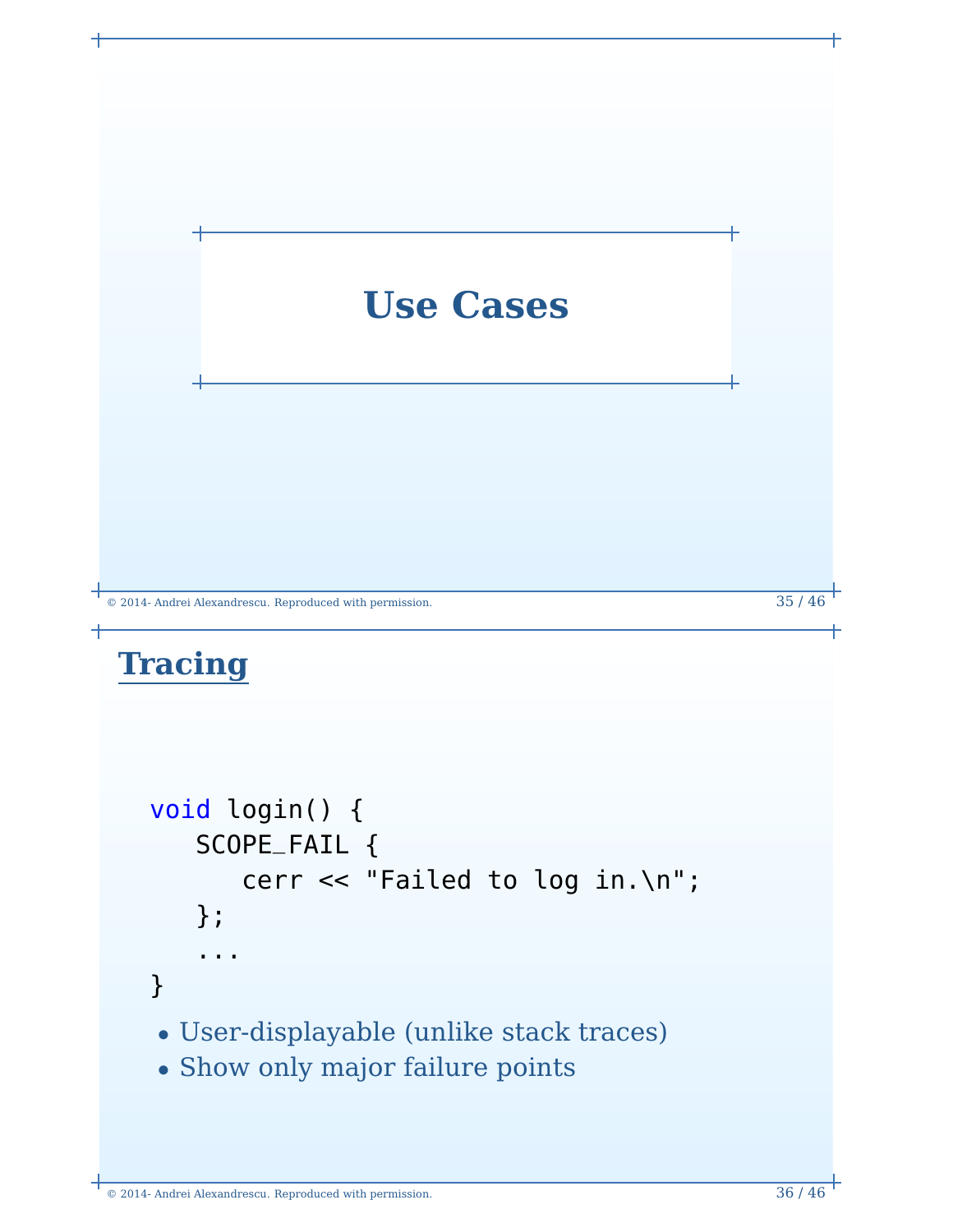### **Transactional Work**

```
void buildFile(const string& name) {
   auto tmp = name + ".deleteme";
   auto f = fopen(tmp.data(), "w");
   enforce(f, "...");
   SCOPE_SUCCESS {
      enforce(fclose(f) == 0, "...");rename(tmp.data(). name.data());
   };
   SCOPE_FAIL {
      fclose(f); // don't care if fails
      unlink(tmp.data());
   };
   ...
}
```
© 2014- Andrei Alexandrescu. Reproduced with permission. 37 / 46

## **Order Still Matters**

```
void buildFile(const string& name) {
  auto tmp = name + "deleteme";auto f = fopen(tmp.data(), "w");
  enforce(f, "...");
  SCOPE_FAIL { // PLANTED TOO EARLY!
     fclose(f); // don't care if fails
     unlink(tmp.data());
  };
  SCOPE_SUCCESS {
     enforce(fclose(f) == 0, "...");
      rename(tmp.data(). name.data());
  };
   ...
}
• Handler "sees" exceptions after planting
```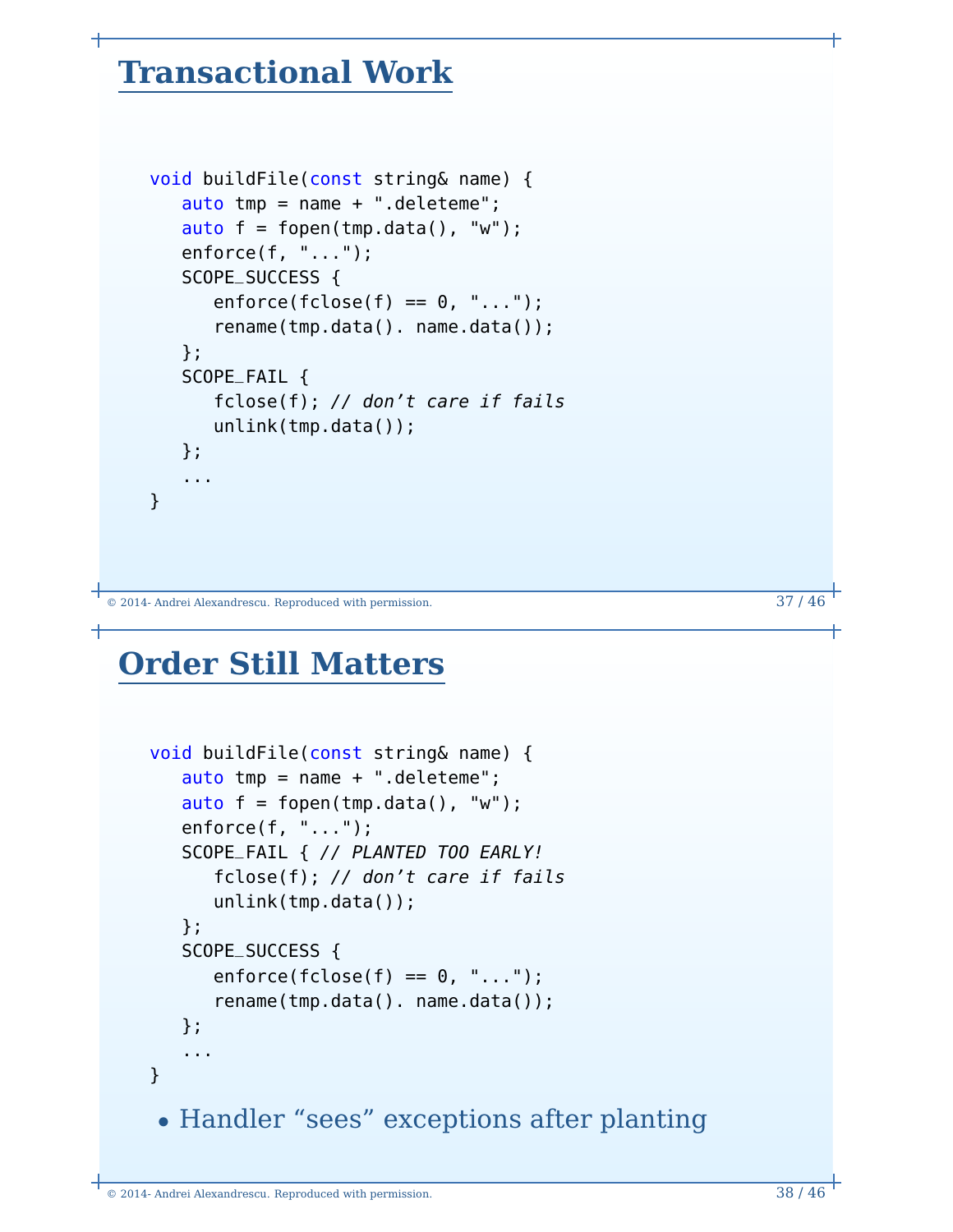### **Please Note**

# Only SCOPE\_SUCCESS may throw

© 2014- Andrei Alexandrescu. Reproduced with permission. 39 / 46

# **Postconditions**

```
int string2int(const string& s) {
   int r;
   SCOPE_SUCCESS {
      assert(int2string(r) == s);};
   ...
   return r;
}
```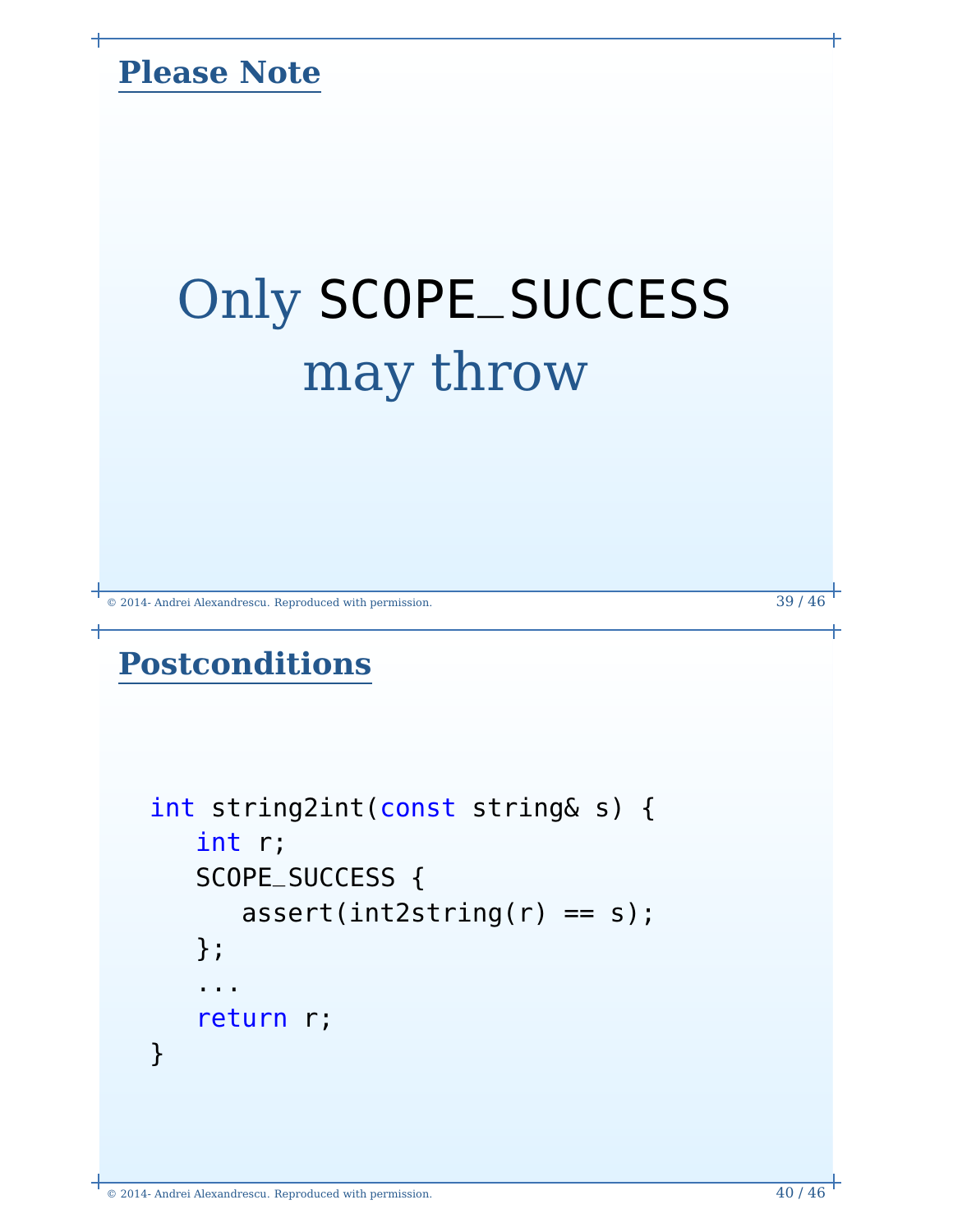# **Changing of the Guard**

```
void process(char *const buf, size_t len) {
   if (!len) return;
   const auto save = buf[len - 1];
   buf[len - 1] = 255;SCOPE\_EXIT { buf[len - 1] = save; };
   for (auto p = \text{buf};) switch (auto c = \text{*}p++) {
      ...
   }
}
```
© 2014- Andrei Alexandrescu. Reproduced with permission. 41 / 46

# **Scoped Changes**

```
bool g_sweeping;
void sweep() {
   q_sweeping = true;
   SCOPE\_EXIT { g sweeping = false; };
   auto r = getRoot();
   assert(r);
  r->sweepAll();
}
```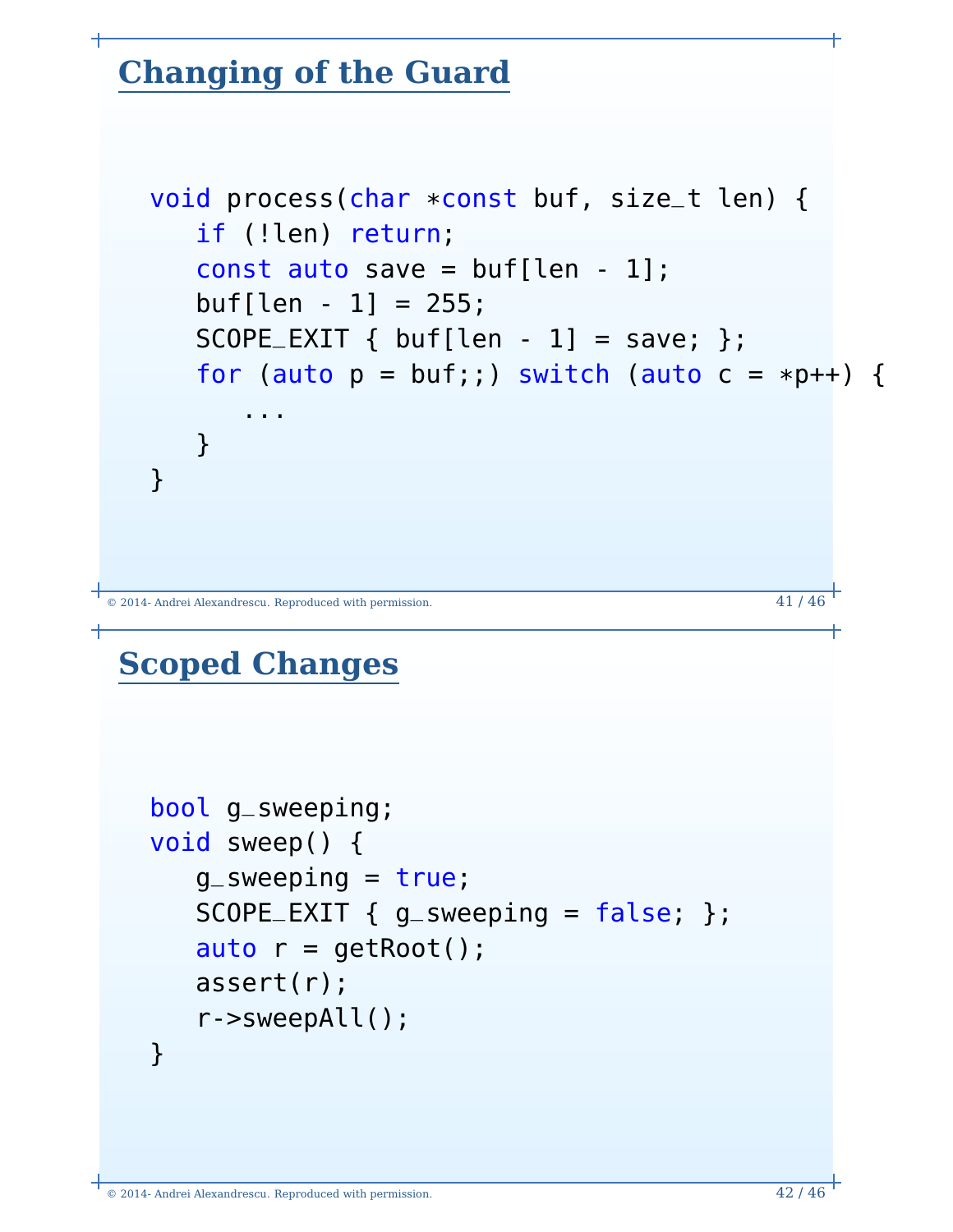# **No RAII Type? No Problem!**

```
void fileTransact(int fd) {
   enforce(flock(fd, LOCK_EX) == 0);SCOPE_EXIT {
      enforce(flock(fd, LOCK_UN) == 0);
   };
   ...
}
• No need to add a type for occasional RAII
 idioms
```

```
\degree 2014- Andrei Alexandrescu. Reproduced with permission. 43 / 46
```
## **Remarks**

- All examples taken from production code
- Declarative focus
	- Declare contingency actions by context
- SCOPE\_\* more frequent than try in new code
- The latter remains in use for actual handling
- Flattened flow
- Order still matters